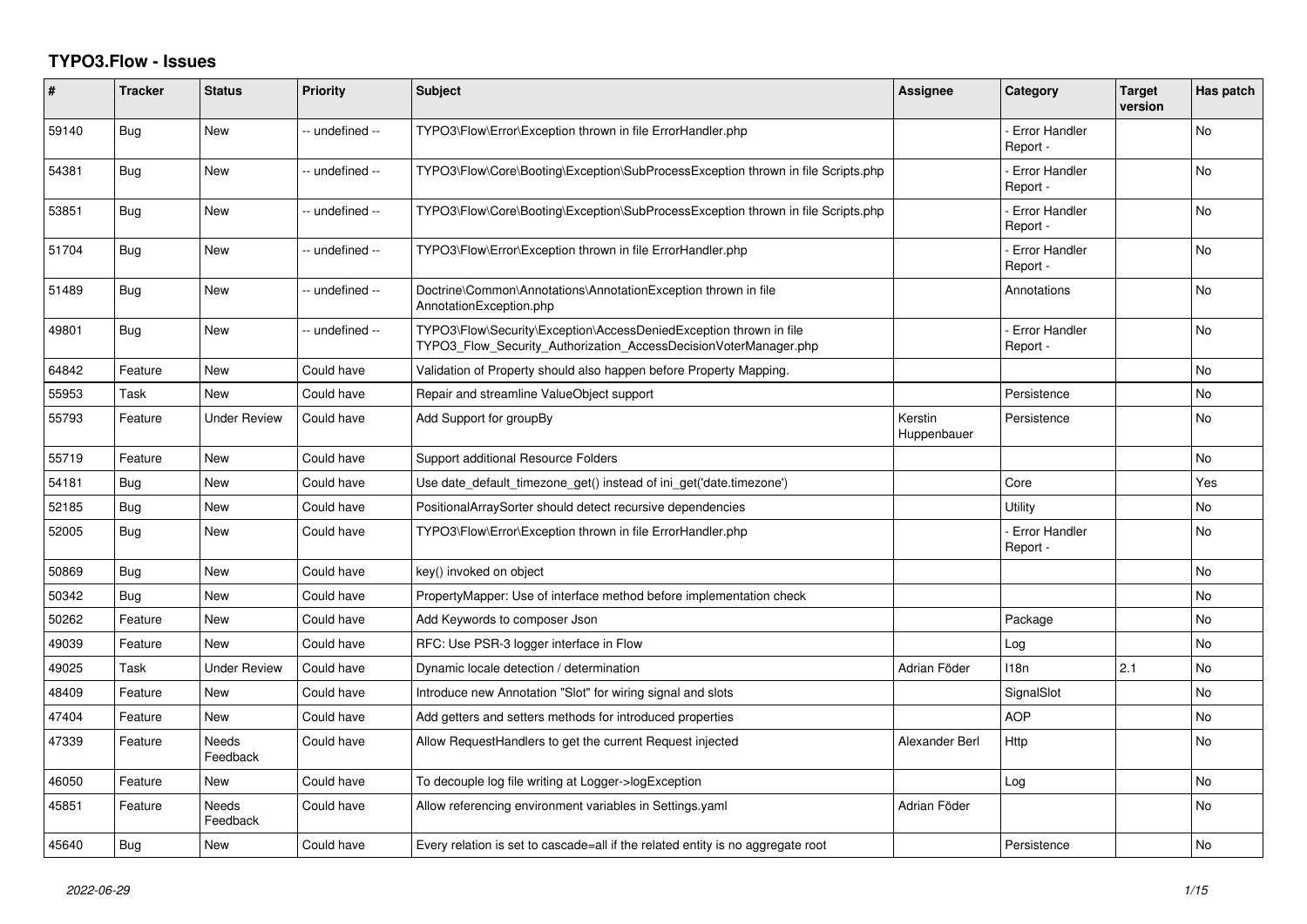| #     | <b>Tracker</b>   | <b>Status</b>       | <b>Priority</b> | <b>Subject</b>                                                                                             | <b>Assignee</b>      | Category        | <b>Target</b><br>version | Has patch |
|-------|------------------|---------------------|-----------------|------------------------------------------------------------------------------------------------------------|----------------------|-----------------|--------------------------|-----------|
| 45611 | Bug              | New                 | Could have      | Destruction of session after logout should be configurable                                                 |                      | Security        |                          | No        |
| 45386 | <b>Bug</b>       | New                 | Could have      | Package::buildArrayOfClassFiles tries to determine class names from file paths                             |                      |                 |                          | No        |
| 40418 | Feature          | Needs<br>Feedback   | Could have      | Add an option to flow3:cache: flush thats keeps user sessions active                                       |                      | Session         |                          | No        |
| 39788 | Feature          | New                 | Could have      | RFC: Repository based NotExistsValidator                                                                   |                      | Validation      |                          | No        |
| 38222 | Feature          | New                 | Could have      | Step execution signals with concrete name                                                                  |                      | Core            |                          | <b>No</b> |
| 37885 | Feature          | New                 | Could have      | Add CLI to show the object-configuration for a FLOW3 object-name                                           | <b>Martin Ficzel</b> | Cli             |                          | No        |
| 37831 | Task             | New                 | Could have      | Evaluate using PHP 5.4's internal web server for Functional Testing                                        |                      | - Testing -     |                          | No        |
| 35388 | Feature          | New                 | Could have      | Use the current package as default for translations within controllers                                     |                      | 118n            |                          | No        |
| 34133 | Feature          | New                 | Could have      | RFC: Handle Semicolons in Path part of URIs as Scoped Path Parameters                                      |                      | Property        |                          | No        |
| 33049 | Feature          | New                 | Could have      | Allow configuration of context without environment variable (needed for IIS)                               |                      | Core            |                          | No        |
| 31484 | Feature          | Needs<br>Feedback   | Could have      | possibility to modify inner workings of proxy class builder                                                |                      |                 |                          | No        |
| 31339 | Task             | On Hold             | Could have      | Search                                                                                                     |                      | Documentation - |                          | <b>No</b> |
| 27561 | Task             | Accepted            | Could have      | Complete documentation                                                                                     |                      | Documentation - |                          | No        |
| 8981  | Feature          | New                 | Could have      | Security/Performance: Provide Webserver Configuration file for common webservers -<br>do not use .htaccess |                      |                 |                          |           |
| 8923  | Task             | <b>Under Review</b> | Could have      | Provide a Nginx Server Configuration for FLOW3                                                             | Christian Müller     | Documentation - | 1.1.1                    | No        |
| 6602  | Feature          | New                 | Could have      | Implement after invocation handling                                                                        | Andreas Förthner     | Security        |                          |           |
| 6601  | Task             | On Hold             | Could have      | Introduce a new roles definition syntax including runtime constraints                                      | Andreas Förthner     | Security        |                          |           |
| 3587  | Feature          | New                 | Could have      | Enforce validation rules for value objects already in constructor                                          |                      | Validation      |                          |           |
| 65684 | Bug              | New                 | Should have     | Could not acquire lock for ClassLoader cache creation                                                      | Sebastian Heuer      |                 |                          | No        |
| 62740 | <b>Bug</b>       | New                 | Should have     | Add check on literal in TypeHandlingUtility::isCollectionType                                              |                      | Utility         |                          | No        |
| 62292 | Major<br>Feature | New                 | Should have     | Support for entity translation                                                                             |                      | 118n            | 2.x                      | No        |
| 62009 | Bug              | New                 | Should have     | Rewrite URI Filename could be empty                                                                        |                      |                 |                          |           |
| 61043 | Task             | New                 | Should have     | Rename ClassSchema to ModelSchema                                                                          |                      | Reflection      |                          | <b>No</b> |
| 60095 | Feature          | <b>Under Review</b> | Should have     | LockManager's LockHoldingStackPage should be configurable                                                  |                      | Configuration   |                          | No        |
| 59747 | Bug              | New                 | Should have     | TYPO3\Flow\Error\Exception thrown in file ErrorHandler.php                                                 |                      |                 |                          | N0        |
| 59672 | Feature          | <b>Under Review</b> | Should have     | Add support for Doctrine 2.5 embeddables                                                                   | Alexander Berl       | Persistence     |                          | No        |
| 59442 | <b>Bug</b>       | <b>Under Review</b> | Should have     | Composite primary keys including foreign entity don't work                                                 |                      | Persistence     |                          | No        |
| 59366 | Bug              | <b>Under Review</b> | Should have     | fix* lifecycle callbacks should not be registered for unproxied entities                                   |                      | Persistence     |                          | No        |
| 59357 | Bug              | New                 | Should have     | Using the PackageManager directly instead of the Interface results in unexpected<br>behavior               |                      |                 |                          | No        |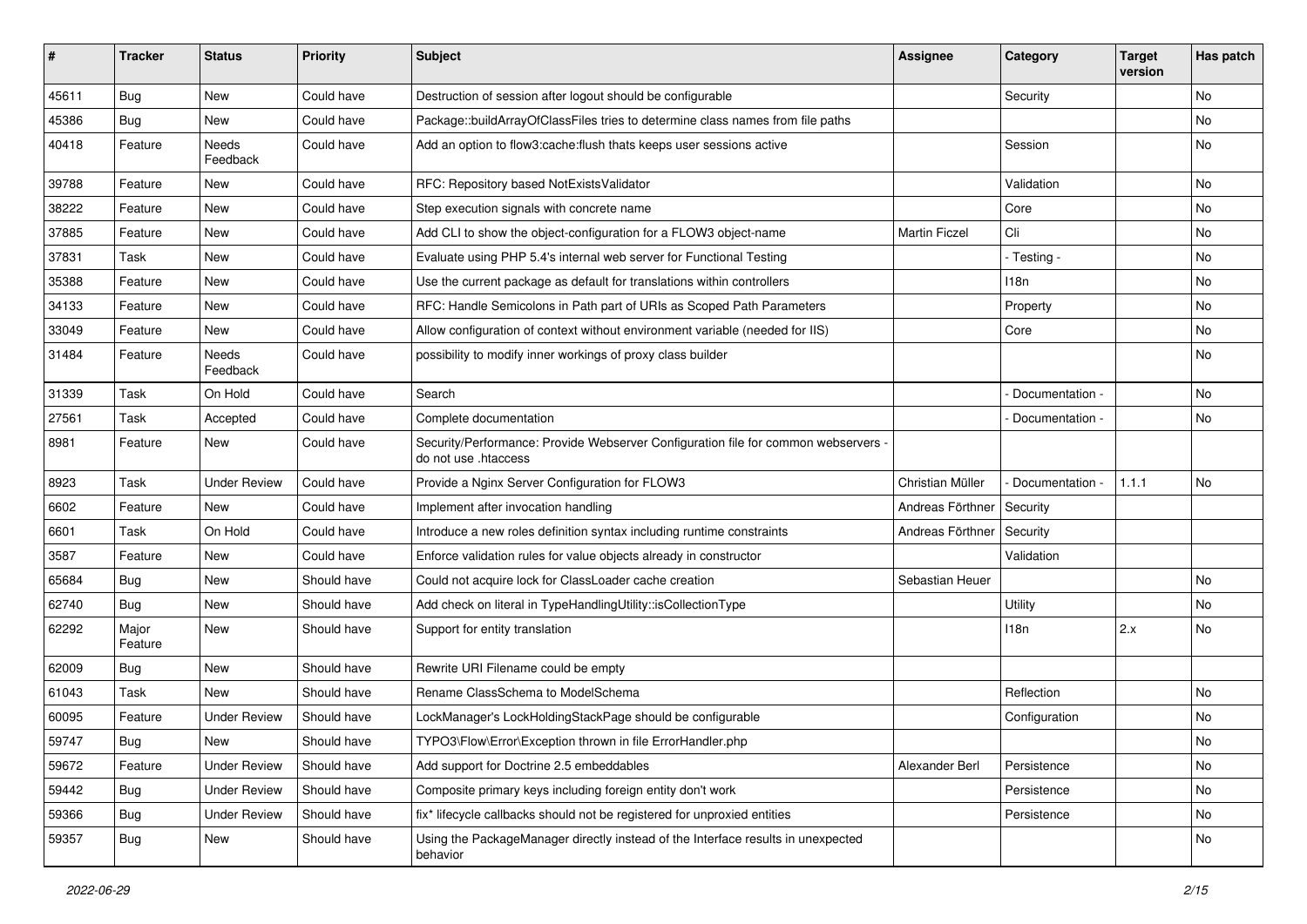| #     | <b>Tracker</b>   | <b>Status</b>       | <b>Priority</b> | <b>Subject</b>                                                                                      | Assignee              | Category                         | <b>Target</b><br>version | Has patch |
|-------|------------------|---------------------|-----------------|-----------------------------------------------------------------------------------------------------|-----------------------|----------------------------------|--------------------------|-----------|
| 59322 | <b>Bug</b>       | <b>New</b>          | Should have     | Mssing field exception should show missing migrations as well                                       |                       | Persistence                      |                          | No        |
| 59244 | Feature          | New                 | Should have     | Message or Container needs context                                                                  |                       |                                  |                          | No        |
| 59084 | Bug              | New                 | Should have     | if 403 Exception show reason                                                                        |                       |                                  |                          | No        |
| 59049 | Bug              | New                 | Should have     | TYPO3\Flow\Error\Exception thrown in file ErrorHandler.php                                          |                       | <b>Error Handler</b><br>Report - |                          | No        |
| 59023 | Bug              | <b>New</b>          | Should have     | BooleanConverter should not convert empty values to boolean                                         |                       | Property                         |                          | No        |
| 58996 | Bug              | New                 | Should have     | ResourceManager adding to persistence                                                               |                       |                                  |                          | No        |
| 58927 | Bug              | New                 | Should have     | Overlapping ressouce definitions in Policy.yaml resolved incorrectly                                |                       | Security                         | 2.1                      | No        |
| 58852 | Bug              | New                 | Should have     | TYPO3\Flow\Security\Exception\AccessDeniedException should clarify which action<br>fails to execute |                       | Security                         |                          | No        |
| 58773 | Bug              | Accepted            | Should have     | Improve NoMatchingRouteException                                                                    | Bastian<br>Waidelich  | MVC - Routing                    |                          | No        |
| 58744 | Bug              | <b>New</b>          | Should have     | Can not split configuration in settings.yaml                                                        |                       |                                  |                          | No        |
| 58579 | Feature          | <b>New</b>          | Should have     | Adding own environment constants to Flow                                                            |                       |                                  | 2.x                      | No.       |
| 58408 | Task             | New                 | Should have     | Disable manualy persisting                                                                          |                       |                                  |                          | No        |
| 58193 | Bug              | <b>Under Review</b> | Should have     | Forward-port changelogs to master branch                                                            | Karsten<br>Dambekalns |                                  |                          | No        |
| 58184 | Major<br>Feature | <b>New</b>          | Should have     | HTTP request argument building for different use cases                                              |                       | Http                             |                          | No        |
| 58153 | Bug              | <b>New</b>          | Should have     | Session - Scope, Property with interface annotation fails at wakeup                                 |                       | <b>AOP</b>                       | 2.1                      | No        |
| 57972 | Bug              | New                 | Should have     | Missing @ManyToOne in example for resource                                                          |                       | Documentation -                  |                          | No        |
| 57815 | Bug              | New                 | Should have     | Invalid resources are saved in the persistent resources folder                                      |                       | Resource                         |                          | No        |
| 57796 | Bug              | New                 | Should have     | XLIFF Fails if $id == node data$                                                                    |                       |                                  |                          | No        |
| 57763 | Feature          | New                 | Should have     | Allow controller / package / action as params in<br>\TYPO3\Fluid\ViewHelpers\Form\ButtonViewHelper  |                       |                                  |                          | <b>No</b> |
| 57450 | Bug              | New                 | Should have     | International E-Mail addresses (umlauts, etc.) are not validated correctly                          |                       | Validation                       |                          | No        |
| 57437 | Bug              | New                 | Should have     | Composer package replacement is not supported                                                       |                       | Package                          |                          | No        |
| 57374 | Bug              | New                 | Should have     | Persisted entities saved in session are not resolved                                                |                       | Session                          | 2.x                      | No        |
| 56916 | Feature          | New                 | Should have     | Support PATCH request method as of RFC5789                                                          |                       | Http                             |                          | No        |
| 56602 | Major<br>Feature | New                 | Should have     | Handling Of Multi Identity Entities                                                                 |                       | Persistence                      |                          | No        |
| 56573 | <b>Bug</b>       | New                 | Should have     | Converting by Flow\Identity                                                                         |                       | Persistence                      |                          | No        |
| 56556 | Feature          | <b>New</b>          | Should have     | support has Property and is Property                                                                |                       |                                  |                          | No        |
| 56486 | Feature          | New                 | Should have     | Optimize the ObjectManager for performance                                                          |                       |                                  |                          | No        |
| 56107 | Bug              | New                 | Should have     | Property mapping configuration only supports one wildcard at a time                                 |                       | Property                         |                          | No        |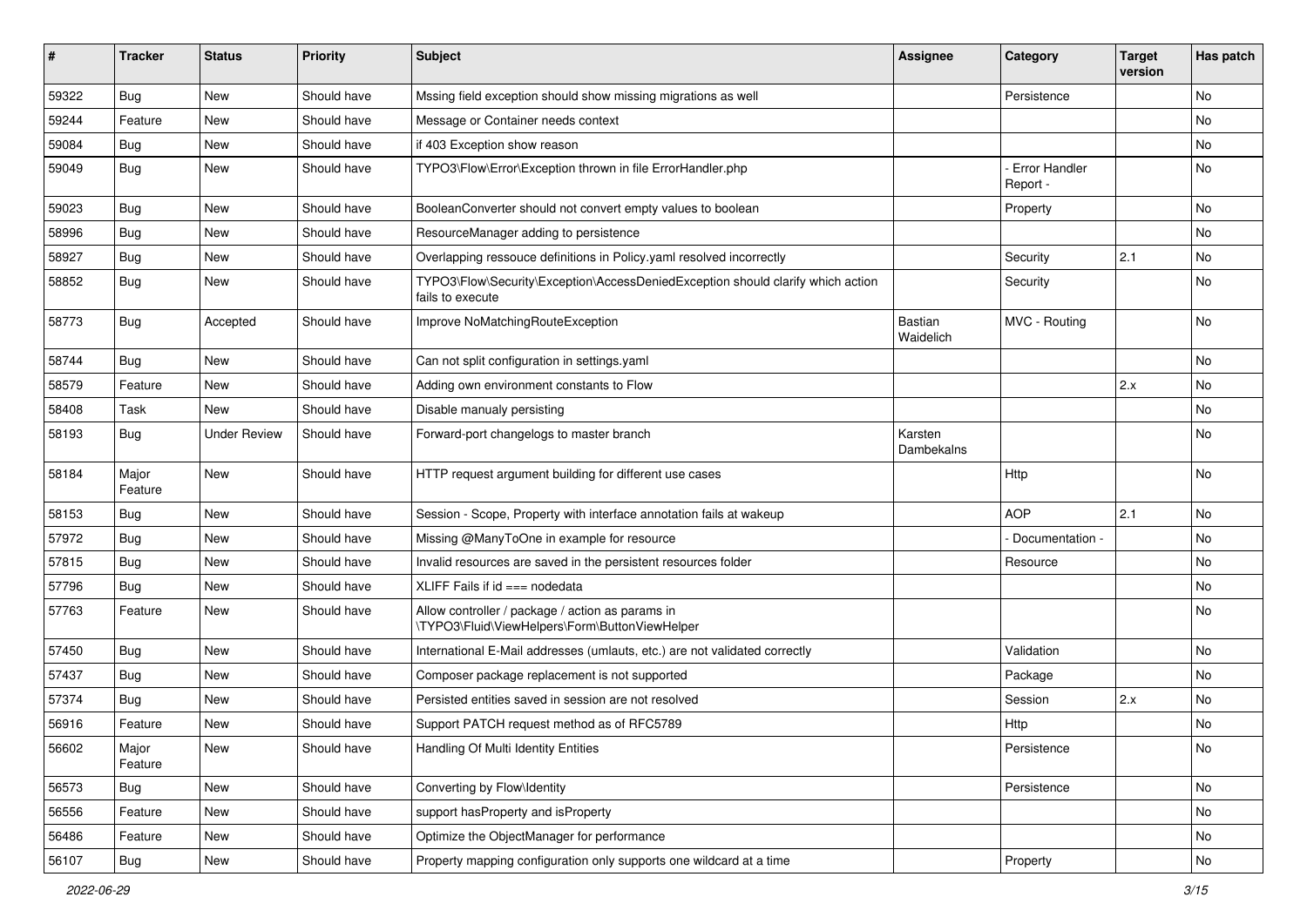| #     | <b>Tracker</b>   | <b>Status</b>       | <b>Priority</b> | <b>Subject</b>                                                                                                       | <b>Assignee</b>      | Category      | <b>Target</b><br>version | Has patch |
|-------|------------------|---------------------|-----------------|----------------------------------------------------------------------------------------------------------------------|----------------------|---------------|--------------------------|-----------|
| 56036 | Feature          | <b>New</b>          | Should have     | Optimize autoloading                                                                                                 |                      |               |                          | No        |
| 55958 | Task             | New                 | Should have     | RFC: Use PHP 5.4 closure features for direct ObjectAccess                                                            |                      |               |                          | No        |
| 55957 | Task             | New                 | Should have     | RFC: Optimize AOP proxies                                                                                            |                      | <b>AOP</b>    |                          | No        |
| 55954 | <b>Bug</b>       | New                 | Should have     | Associations to ValueObjects should not be cascade all'd                                                             |                      |               |                          | No        |
| 55831 | Feature          | New                 | Should have     | Different scenarios for session settings                                                                             |                      |               |                          | No        |
| 55306 | <b>Bug</b>       | <b>Under Review</b> | Should have     | Filenames should not exceed 255 characters                                                                           | Christian Müller     |               |                          | No        |
| 55199 | Feature          | New                 | Should have     | Avoid Buffering of Shell output                                                                                      |                      | Cli           |                          | No        |
| 54744 | Bug              | New                 | Should have     | System.log contains many NOTICE Flow The argument "workspace" declared in<br>pointcut does not exist in method TYPO3 |                      | Log           |                          | No        |
| 54589 | Bug              | New                 | Should have     | Role parent is not removed from roles MM table                                                                       |                      | Security      |                          | <b>No</b> |
| 54458 | Bug              | New                 | Should have     | Missing Version Number in packages                                                                                   |                      | Package       |                          | <b>No</b> |
| 54446 | Bug              | New                 | Should have     | Cache filebackend 'include once'                                                                                     |                      | Cache         |                          | No        |
| 54146 | Bug              | New                 | Should have     | Different sorting of arguments in ACL Patterns doesnt work                                                           | Christian Müller     | Security      |                          | No        |
| 54037 | Feature          | <b>Under Review</b> | Should have     | JsonView accepts encoding options                                                                                    |                      | <b>MVC</b>    |                          | No        |
| 53620 | Bug              | New                 | Should have     | Move Classes/TYPO3/Flow/Composer to own Package                                                                      |                      | Package       |                          | No        |
| 53533 | Bug              | New                 | Should have     | Class reflection assumes reverse PSR-0, can lead to fail in autoloader                                               |                      | Reflection    |                          | No        |
| 53350 | Bug              | Accepted            | Should have     | Trying to create a Link in an Template in CLI Context should provide a helpful<br>exception                          | Bastian<br>Waidelich | MVC - Routing |                          | No        |
| 53262 | Bug              | <b>New</b>          | Should have     | FileBakend have some race condition                                                                                  | Dominique Feyer      | Cache         |                          | Yes       |
| 53224 | Bug              | New                 | Should have     | Constructor in subclass breaks call chain leading to missing identifier / uuid                                       |                      | Object        |                          | No        |
| 53189 | Bug              | <b>New</b>          | Should have     | Blog tutorial no longer works                                                                                        | <b>Philipp Maier</b> |               |                          | No        |
| 53177 | Feature          | <b>New</b>          | Should have     | entity resource policy value support for `this`                                                                      |                      | Security      |                          | No        |
| 52945 | Bug              | New                 | Should have     | Excluded classes should only be excluded from reflection but still autoloaded                                        |                      |               |                          | No        |
| 52909 | <b>Bug</b>       | New                 | Should have     | Class Loader fallback to non-proxy hides fatal errors                                                                |                      | Core          |                          | No        |
| 52590 | Feature          | New                 | Should have     | Provide a way to get the Doctrine QueryBuilder                                                                       |                      |               |                          | No        |
| 52430 | Bug              | New                 | Should have     | Cannot convert from UUID to auto-increment ID                                                                        |                      |               |                          | No        |
| 52280 | Task             | <b>Under Review</b> | Should have     | Throw Exception if there is an array in PSR-0 autoload                                                               |                      |               |                          | Yes       |
| 52014 | <sub>i</sub> Bug | New                 | Should have     | Migration makes fields NOT NULL even though not true                                                                 |                      | Persistence   |                          | No        |
| 51972 | <b>Bug</b>       | New                 | Should have     | Joins for every deep property constraint make cartesian selection                                                    | Adrian Föder         |               |                          | Yes       |
| 51847 | Bug              | <b>New</b>          | Should have     | Overiding controller actions with other required parameter sets results in fatal error.                              |                      | Reflection    | 2.x                      | No        |
| 51811 | Bug              | New                 | Should have     | Improve session handle when the authenticated account is removed from persitance                                     | Dominique Feyer      |               |                          | Yes       |
| 51763 | Bug              | New                 | Should have     | HttpRequest always returns content of the current request                                                            |                      | Http          |                          | No        |
| 51676 | Feature          | <b>Under Review</b> | Should have     | Support of symlinks for Resources                                                                                    |                      | Resource      |                          | No        |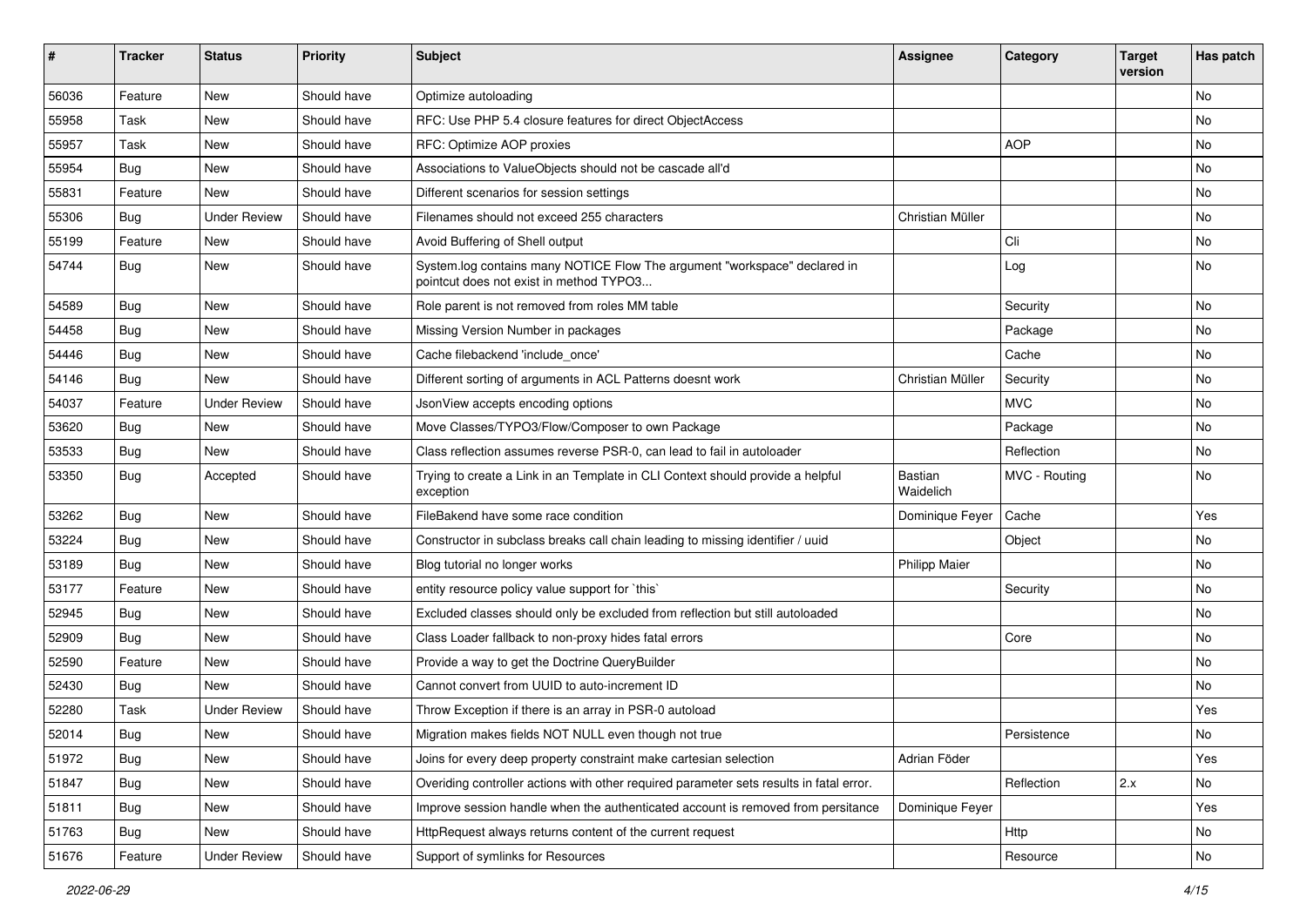| ∦     | <b>Tracker</b> | <b>Status</b>       | <b>Priority</b> | <b>Subject</b>                                                                                        | <b>Assignee</b>              | Category                         | <b>Target</b><br>version | Has patch |
|-------|----------------|---------------------|-----------------|-------------------------------------------------------------------------------------------------------|------------------------------|----------------------------------|--------------------------|-----------|
| 51530 | Task           | New                 | Should have     | Improve speed of Files::readDirectoryRecursively using RecursiveDirectoryIterator?                    |                              |                                  |                          | <b>No</b> |
| 51459 | Feature        | New                 | Should have     | Allow catching of particular exceptions on property mapping                                           |                              | <b>MVC</b>                       |                          | No        |
| 51312 | <b>Bug</b>     | New                 | Should have     | Default php error handler generates warning (when loading<br>TYPO3\Flow\Error\Exception class)        |                              | Core                             | 2.0                      | No        |
| 51286 | Task           | <b>New</b>          | Should have     | Custom error views should introduce a controller context somehow                                      |                              |                                  |                          | <b>No</b> |
| 51188 | Bug            | <b>New</b>          | Should have     | Doctrine does not respect AOP-injected properties                                                     |                              | Persistence                      |                          | No        |
| 50901 | Feature        | New                 | Should have     | @IgnoreValidation also for class fields                                                               |                              | Validation                       |                          | No        |
| 50395 | <b>Bug</b>     | Accepted            | Should have     | Route cache caches routes for non dispatchable requests                                               | Bastian<br>Waidelich         | MVC - Routing                    |                          | <b>No</b> |
| 50382 | Task           | <b>New</b>          | Should have     | Impossible to use arguments in CLI that are added by overriding<br>initializeCommandMethodArguments() |                              | Command                          |                          | <b>No</b> |
| 50080 | Bug            | Needs<br>Feedback   | Should have     | Broken concept for CLI/Web separation                                                                 | Karsten<br><b>Dambekalns</b> | Core                             |                          | No        |
| 49806 | Task           | Accepted            | Should have     | Date formatting should care about the time zone                                                       | Adrian Föder                 | 118 <sub>n</sub>                 |                          | <b>No</b> |
| 49780 | Bug            | <b>New</b>          | Should have     | Roles are not synchronized                                                                            |                              | Security                         |                          | <b>No</b> |
| 49566 | <b>Bug</b>     | New                 | Should have     | NULL source values are not handled correctly                                                          | Adrian Föder                 | Property                         |                          | No        |
| 49372 | Bug            | <b>New</b>          | Should have     | ObjectConverter ignores implemented interface when mapping subtype                                    |                              |                                  |                          | <b>No</b> |
| 49050 | Feature        | New                 | Should have     | Allow Subqueries in QueryInterface                                                                    |                              | Persistence                      |                          | No        |
| 49011 | Bug            | <b>Under Review</b> | Should have     | Support executing TYPO3. Flow inside a PHAR                                                           |                              |                                  |                          | No        |
| 48873 | Bug            | <b>New</b>          | Should have     | Error when calling resourceManager->deleteResource on unpublished Resource                            |                              | <b>Error Handler</b><br>Report - |                          | <b>No</b> |
| 48862 | Feature        | New                 | Should have     | Possibility to exclude package from file monitoring                                                   |                              | Monitor                          |                          | <b>No</b> |
| 48657 | Feature        | <b>Under Review</b> | Should have     | support HTTP_RANGE                                                                                    |                              |                                  |                          | No        |
| 48596 | Bug            | <b>Under Review</b> | Should have     | IgnoredTags configuration should be easier to configure from packages                                 | Alexander Berl               | Configuration                    |                          | No        |
| 48532 | Bug            | <b>Under Review</b> | Should have     | JsonView Configuration behaves differently for arrays and objects                                     | Alexander Berl               | <b>MVC</b>                       |                          | No        |
| 48430 | <b>Bug</b>     | <b>New</b>          | Should have     | Default validator-messages are not correctly formatted                                                |                              |                                  |                          | No        |
| 48429 | <b>Bug</b>     | New                 | Should have     | Remove- and update-actions on repository are not persisted                                            |                              |                                  |                          | No        |
| 48296 | Task           | Needs<br>Feedback   | Should have     | Missing method in ExceptionHandlerInterface                                                           |                              |                                  |                          | No        |
| 48167 | Feature        | Accepted            | Should have     | Command line account and role browsing                                                                | Adrian Föder                 | Security                         |                          | No        |
| 47951 | Feature        | New                 | Should have     | Warn if persistence stack is not empty at the end of a get-request                                    |                              | Persistence                      |                          | No        |
| 47950 | Bug            | New                 | Should have     | import of remote resources                                                                            |                              | Resource                         | 2.0.1                    | No        |
| 47859 | Task           | Accepted            | Should have     | Logging: Do not log all decisions in \TYPO3\Flow\Security\Aspect\LoggingAspect                        | Robert Lemke                 | Security                         |                          | No        |
| 47858 | <b>Bug</b>     | Needs<br>Feedback   | Should have     | Remove .htaccess from Composer Installer Essentials                                                   | Christopher<br>Hlubek        | Package                          | 2.0.1                    | No        |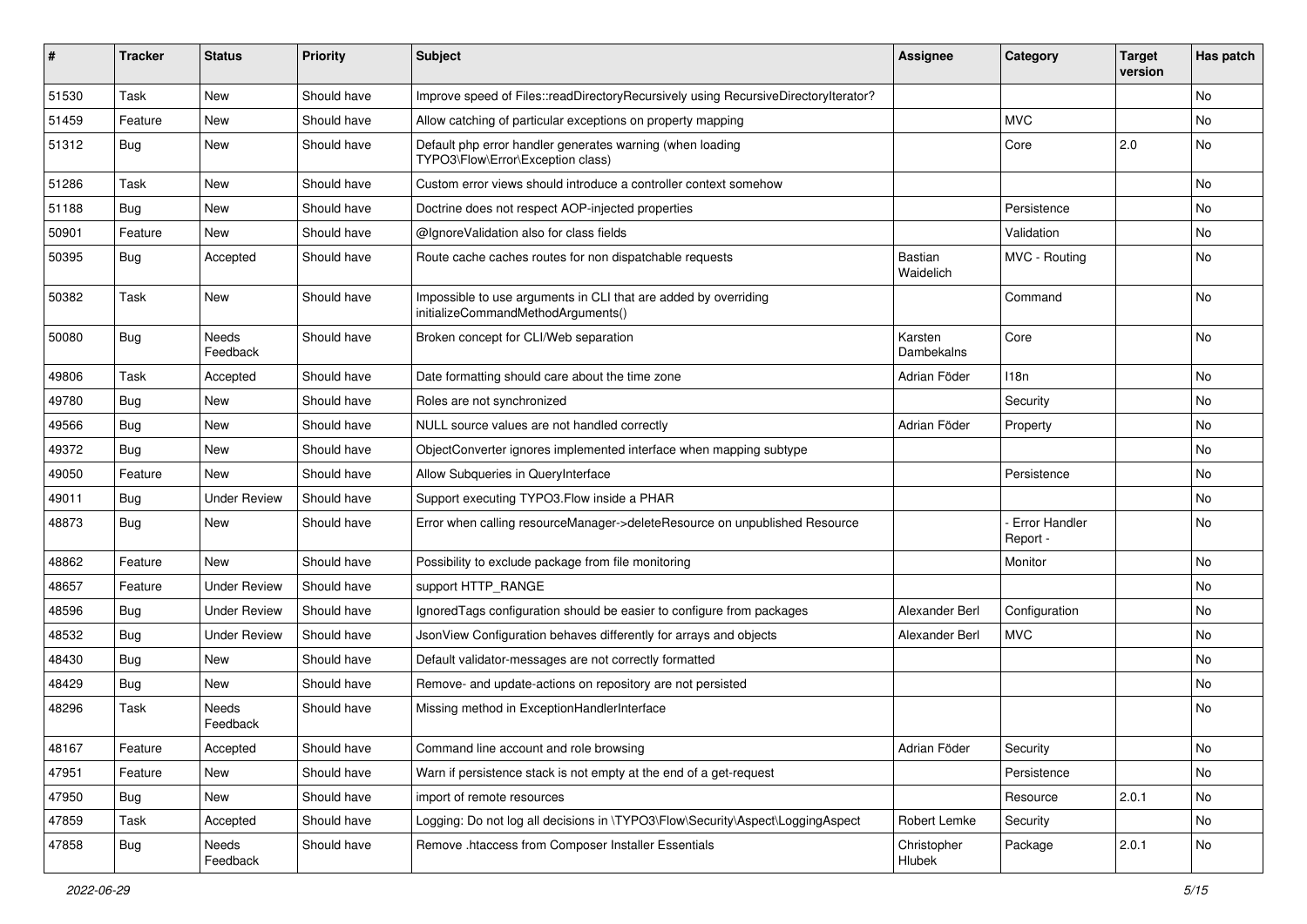| ∦     | <b>Tracker</b> | <b>Status</b>       | <b>Priority</b> | <b>Subject</b>                                                                                                               | <b>Assignee</b>       | Category         | <b>Target</b><br>version | Has patch |
|-------|----------------|---------------------|-----------------|------------------------------------------------------------------------------------------------------------------------------|-----------------------|------------------|--------------------------|-----------|
| 47487 | Bug            | New                 | Should have     | Functional test classes in package without classes are not compiled                                                          |                       | Core             | 2.0.1                    | No        |
| 47456 | Feature        | New                 | Should have     | ManyToOne and OneToOne Relations of Objects passed as Action Argument are<br>loaded automatically                            |                       | Validation       |                          | No        |
| 47429 | Bug            | <b>New</b>          | Should have     | Global policy files no longer allowed                                                                                        |                       | Security         |                          | No        |
| 47325 | Bug            | <b>Under Review</b> | Should have     | ReflectionData and classSchema caches need not be freezable                                                                  |                       | Reflection       | 2.0.1                    | <b>No</b> |
| 47273 | Feature        | <b>New</b>          | Should have     | Support mapping properties with differing types for setter and property                                                      |                       | Property         |                          | <b>No</b> |
| 47236 | Bug            | Needs<br>Feedback   | Should have     | Error at offset 6279 of 6338                                                                                                 |                       |                  |                          | No        |
| 47191 | Feature        | <b>Under Review</b> | Should have     | Make (property) Validators aware of parent class and the property they belong to                                             |                       | Validation       |                          | <b>No</b> |
| 47075 | Feature        | New                 | Should have     | Make Exception more meaningful                                                                                               |                       | Resource         |                          | No        |
| 46974 | <b>Bug</b>     | Accepted            | Should have     | Original and Proxy class in one file makes it difficult to reach 100% code coverage for<br>functional tests                  | Christian Müller      | Object           |                          | No        |
| 46910 | Feature        | <b>New</b>          | Should have     | Composer integration - PackageStates.php                                                                                     |                       |                  |                          | <b>No</b> |
| 46823 | Task           | Accepted            | Should have     | Detect APC and APCu correctly                                                                                                |                       | Cache            |                          | No        |
| 46816 | Feature        | <b>New</b>          | Should have     | Add xcache cache backend                                                                                                     |                       | Cache            |                          | No        |
| 46425 | Task           | <b>Under Review</b> | Should have     | DI proxy classes use raw reflection instead of RelfectionService                                                             | Christian Müller      | Core             | 2.0.1                    | No        |
| 46371 | Feature        | New                 | Should have     | Support compilation of static information in proxy classes                                                                   | Christopher<br>Hlubek |                  |                          | No        |
| 46318 | Feature        | New                 | Should have     | [caching framework] Extend cache interface to handle multiple entries                                                        |                       | Cache            |                          | <b>No</b> |
| 46216 | Feature        | <b>New</b>          | Should have     | Add wincache cache backend                                                                                                   |                       | Cache            |                          | No        |
| 46210 | <b>Bug</b>     | Needs<br>Feedback   | Should have     | securityContext->getParty() in the initializeObject() method of a session-Scope object<br>throws exception on second request |                       | Session          |                          | No        |
| 46073 | Bug            | <b>Under Review</b> | Should have     | Scripts::executeCommand must be usable outsite of TYPO3.Flow                                                                 |                       |                  |                          | No        |
| 46066 | <b>Bug</b>     | <b>New</b>          | Should have     | Currency formatter uses wrong format for ISO 4217 currency codes                                                             |                       | 118 <sub>n</sub> |                          | No        |
| 46063 | Feature        | New                 | Should have     | Implement username password provider with "remember me" persistent cookie                                                    | Christopher<br>Hlubek | Security         |                          | No        |
| 46011 | Task           | <b>New</b>          | Should have     | Validate annotation with missing type should throw useful error                                                              |                       | Validation       |                          | <b>No</b> |
| 46010 | Bug            | New                 | Should have     | Generating a DiscriminatorMap with base class in different namespace does not work                                           |                       | Persistence      |                          | No        |
| 46009 | Task           | New                 | Should have     | Improve error message for missing class in Flow annotation driver                                                            |                       | Persistence      |                          | No        |
| 45917 | i Bug          | New                 | Should have     | RoutePartHandler transliteration must be improved                                                                            |                       | MVC - Routing    |                          | No        |
| 45669 | <b>Bug</b>     | New                 | Should have     | PersistentObjectConverter does not convert ValueObjects by __ identity                                                       |                       |                  |                          | No        |
| 45623 | Bug            | New                 | Should have     | SQL error when calling TYPO3.Blog Setup controller                                                                           |                       | Documentation -  |                          | No        |
| 45409 | Feature        | New                 | Should have     | Support validation of abstract nested properties                                                                             |                       | Validation       |                          | No        |
| 45405 | <b>Bug</b>     | Accepted            | Should have     | Uncaught Exception in DynamicRoutePart                                                                                       | Bastian<br>Waidelich  | MVC - Routing    |                          | No        |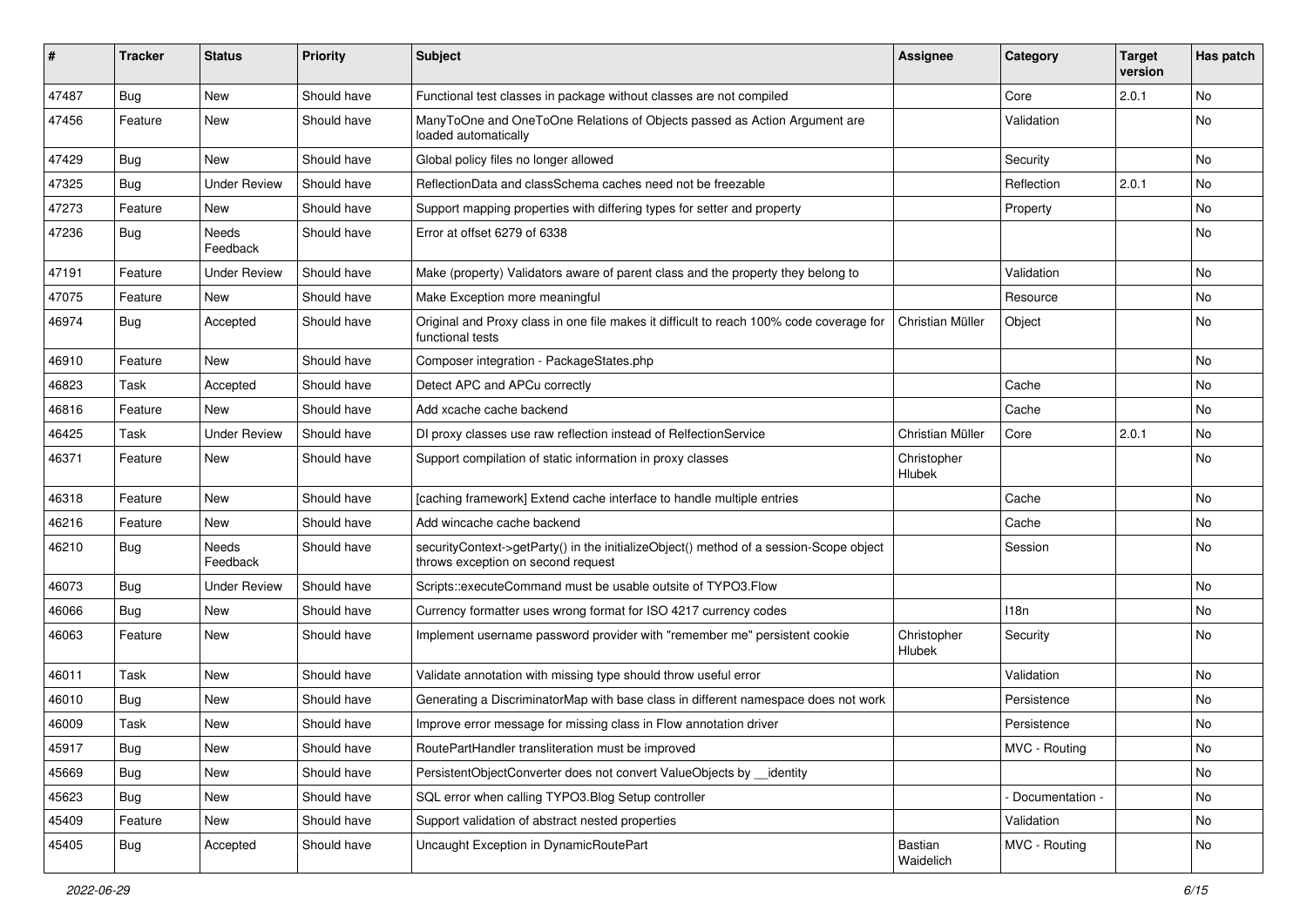| #     | <b>Tracker</b> | <b>Status</b>            | <b>Priority</b> | <b>Subject</b>                                                                             | <b>Assignee</b>        | Category         | <b>Target</b><br>version | Has patch      |
|-------|----------------|--------------------------|-----------------|--------------------------------------------------------------------------------------------|------------------------|------------------|--------------------------|----------------|
| 45272 | <b>Bug</b>     | <b>New</b>               | Should have     | Related Value Objects get deleted by default cascading                                     |                        |                  |                          | No             |
| 45103 | Feature        | New                      | Should have     | Make static resource URI generation available outside of Fluid                             |                        | Resource         |                          | No             |
| 45100 | Feature        | <b>Under Review</b>      | Should have     | RequestDispatchingAspect should check if entry point can handle current request            | Christopher<br>Hlubek  |                  |                          |                |
| 44891 | Feature        | <b>New</b>               | Should have     | Routes should be able to enforce http/https protocol                                       |                        | MVC - Routing    |                          | No             |
| 44712 | Task           | Accepted                 | Should have     | Decouple Argument-Building in the HTTP-Request-Constructor                                 |                        | Http             |                          | N <sub>o</sub> |
| 44563 | Feature        | <b>New</b>               | Should have     | Logged in users via HTTP Basic always get re-authenticated                                 |                        | Security         |                          | No             |
| 44542 | Task           | New                      | Should have     | Mention the risk of request Patterns regarding foreign package's Security Context<br>usage | Adrian Föder           | Documentation -  |                          | No             |
| 44396 | Task           | Accepted                 | Should have     | Move Doctrine ORM integration onto own namespace                                           | Karsten<br>Dambekalns  | Persistence      |                          | <b>No</b>      |
| 44375 | Task           | Accepted                 | Should have     | Make all persistence reads go through repositories                                         | Karsten<br>Dambekalns  | Persistence      |                          | <b>No</b>      |
| 44361 | Bug            | <b>New</b>               | Should have     | TYPO3\Flow\I18n\Formatter\DatetimeFormatter - caching DATETIME type                        |                        | 118 <sub>n</sub> | 2.0.1                    | No.            |
| 44244 | <b>Bug</b>     | <b>New</b>               | Should have     | defaultOrderings aren't applied on related objects                                         |                        | Persistence      |                          | <b>No</b>      |
| 44203 | <b>Bug</b>     | Needs<br>Feedback        | Should have     | Session implementation is still racy                                                       | Robert Lemke           | Session          | 2.0.1                    | No             |
| 44186 | Bug            | <b>New</b>               | Should have     | Request does not accept custom Content-Type                                                |                        | <b>MVC</b>       | 2.0.1                    | <b>No</b>      |
| 44185 | <b>Bug</b>     | <b>New</b>               | Should have     | XML body always need a root node                                                           |                        | <b>MVC</b>       | 2.0.1                    | N <sub>o</sub> |
| 44184 | Bug            | New                      | Should have     | Request arguments are not merged correctly for single object actions                       |                        | <b>MVC</b>       | 2.0.1                    | No             |
| 44148 | <b>Bug</b>     | <b>New</b>               | Should have     | Documentation for executeCommand() needs clarification                                     |                        |                  | 2.0.1                    | No.            |
| 44123 | Feature        | New                      | Should have     | Make the "Flow requires the PHP setting "date.timezone"" error more beautiful              |                        |                  |                          | No             |
| 43993 | Task           | New                      | Should have     | Warn when no migrations are found at all during doctrine: migrate                          |                        | Persistence      |                          | No             |
| 43967 | <b>Bug</b>     | <b>New</b>               | Should have     | Error in evaluating orphanRemoval in Flow Annotation driver                                |                        | Persistence      |                          | No.            |
| 43947 | Bug            | New                      | Should have     | Redirect to login after Session timeout                                                    |                        |                  |                          | No             |
| 43930 | Task           | <b>Needs</b><br>Feedback | Should have     | Remove canRender() completely?!                                                            | Sebastian<br>Kurfuerst |                  |                          | No.            |
| 43841 | Feature        | <b>New</b>               | Should have     | Add package support to validation errors                                                   |                        |                  |                          | No             |
| 43572 | Feature        | <b>New</b>               | Should have     | Uri should support manipulation of query arguments                                         |                        |                  |                          | No.            |
| 43541 | Bug            | New                      | Should have     | Incomplete classes path detection for PSR-0                                                |                        | Core             | 2.0.1                    | No             |
| 43192 | <b>Bug</b>     | Accepted                 | Should have     | findByIdentifier() for non-persisted objects not working for custom identifier properties  | Karsten<br>Dambekalns  | Persistence      |                          | No             |
| 43190 | Bug            | Accepted                 | Should have     | Misleading exception message for incompatible database structure                           | Karsten<br>Dambekalns  | Persistence      | 2.0.1                    | No             |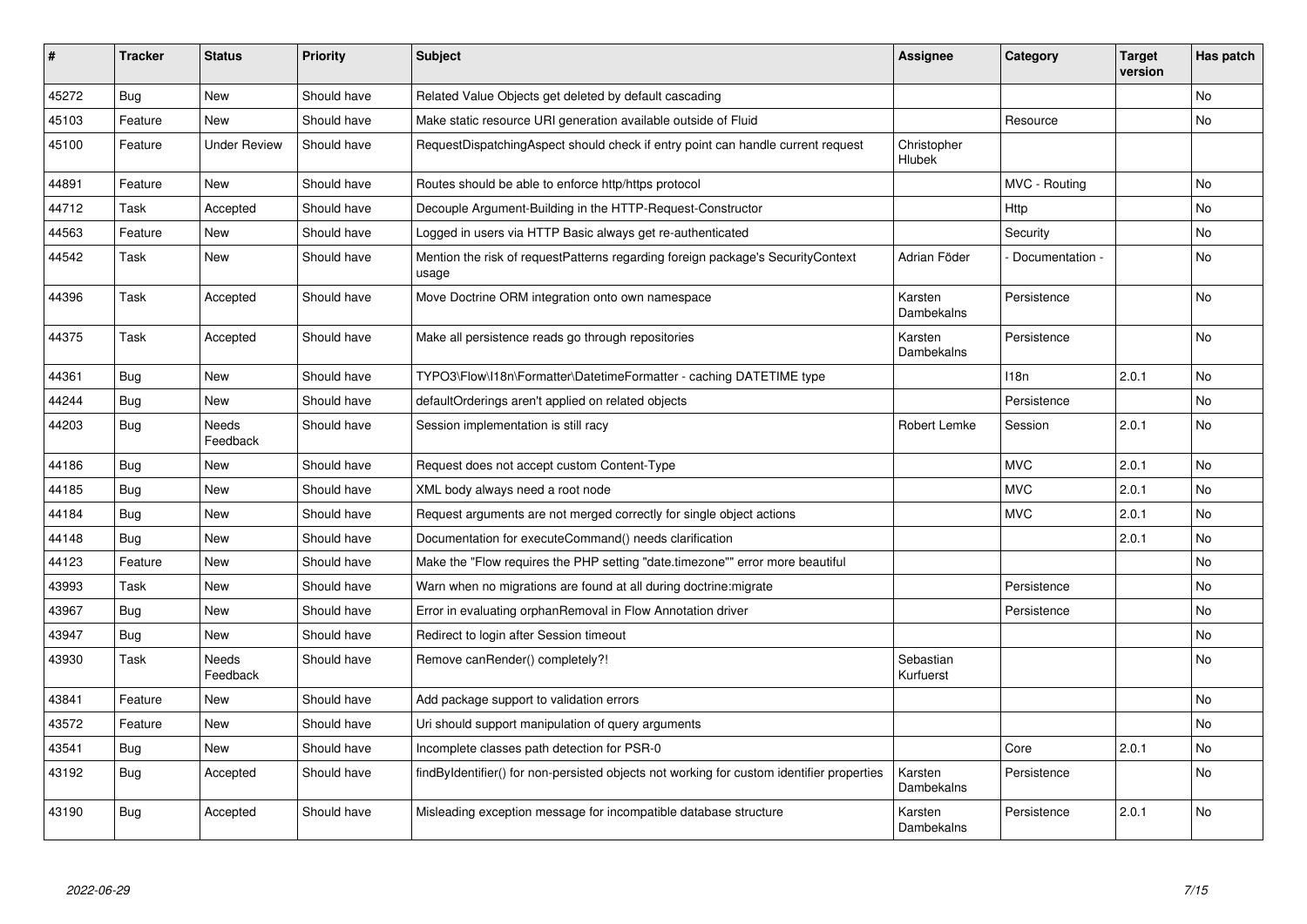| #     | <b>Tracker</b> | <b>Status</b>            | <b>Priority</b> | <b>Subject</b>                                                                                               | <b>Assignee</b>         | Category        | <b>Target</b><br>version | Has patch |
|-------|----------------|--------------------------|-----------------|--------------------------------------------------------------------------------------------------------------|-------------------------|-----------------|--------------------------|-----------|
| 43082 | Feature        | Needs<br>Feedback        | Should have     | Add CLI support for scaffolding models, views, controller                                                    |                         |                 |                          | No        |
| 42888 | <b>Bug</b>     | <b>Needs</b><br>Feedback | Should have     | ResourceManager chokes on non existing files                                                                 |                         | Resource        |                          | No        |
| 42550 | Task           | <b>Under Review</b>      | Should have     | Add top-level .htaccess to block everything but Web                                                          | Karsten<br>Dambekalns   |                 |                          | No        |
| 42465 | Task           | New                      | Should have     | Document i18n settings                                                                                       |                         | Documentation - | 2.0.1                    | No        |
| 41900 | Feature        | Accepted                 | Should have     | Check for duplicate PSR-0 autoload namespaces                                                                | Christian Jul<br>Jensen | Package         |                          | <b>No</b> |
| 41832 | Task           | New                      | Should have     | Improve error handling for incompatible packages                                                             | Christian Jul<br>Jensen | Package         |                          | No        |
| 41807 | Task           | <b>Under Review</b>      | Should have     | Initialize the eventmanager in the EntityManagerInterface                                                    |                         | Persistence     |                          | No        |
| 41727 | <b>Bug</b>     | Accepted                 | Should have     | @Flow\Identity and @ORM\InheritanceType("JOINED") can't be used together                                     | Karsten<br>Dambekalns   |                 |                          | No        |
| 41533 | Bug            | Needs<br>Feedback        | Should have     | Ignored object-validation in editAction when redirecting back from updateAction                              |                         |                 |                          | No        |
| 41420 | Feature        | New                      | Should have     | Support entity versioning                                                                                    |                         | Persistence     |                          | No        |
| 41414 | Task           | Needs<br>Feedback        | Should have     | Check packageKey naming / file structure below Packages/Vendor                                               |                         | Package         |                          | No        |
| 41029 | Bug            | Accepted                 | Should have     | Method security is also evaluating abstract classes                                                          | Karsten<br>Dambekalns   | Security        |                          | No        |
| 40824 | Bug            | Needs<br>Feedback        | Should have     | Modified action controller methods not detected properly                                                     | Andreas Förthner        |                 |                          | No        |
| 40802 | Bug            | Accepted                 | Should have     | Documentation mistake (authentication)                                                                       | Karsten<br>Dambekalns   | Documentation   | 1.1.1                    | No        |
| 40410 | Bug            | Needs<br>Feedback        | Should have     | Exception when using Apc, Memcached of Redis cache backend for reflection status<br>and object configuration | Karsten<br>Dambekalns   | Cache           |                          | No        |
| 40283 | <b>Bug</b>     | New                      | Should have     | New constructor in grandparent class not called                                                              |                         | Object          |                          | No        |
| 39910 | Feature        | Accepted                 | Should have     | Ability to query user based on roles                                                                         |                         | Security        |                          | No        |
| 39699 | Bug            | Accepted                 | Should have     | SQL DDL for TYPO3\FLOW3\Cache\Backend\PdoBackend                                                             | Karsten<br>Dambekalns   | Cache           |                          | No        |
| 39674 | Bug            | New                      | Should have     | \TYPO3\FLOW3\var_dump behaves weird in controller actions doing return                                       |                         | <b>MVC</b>      |                          | No        |
| 39609 | Feature        | Accepted                 | Should have     | <b>Migration Version</b>                                                                                     | Karsten<br>Dambekalns   | - Migrations -  |                          | No        |
| 39414 | Bug            | New                      | Should have     | <b>Security Documentation</b>                                                                                |                         | Documentation - |                          | No        |
| 39253 | Feature        | Accepted                 | Should have     | Remove mirroring mode option and code                                                                        | Karsten<br>Dambekalns   | Resource        |                          | No        |
| 39096 | Bug            | New                      | Should have     | Unnecessary compile invoked in non production context?                                                       |                         | Core            | 2.0.1                    | No        |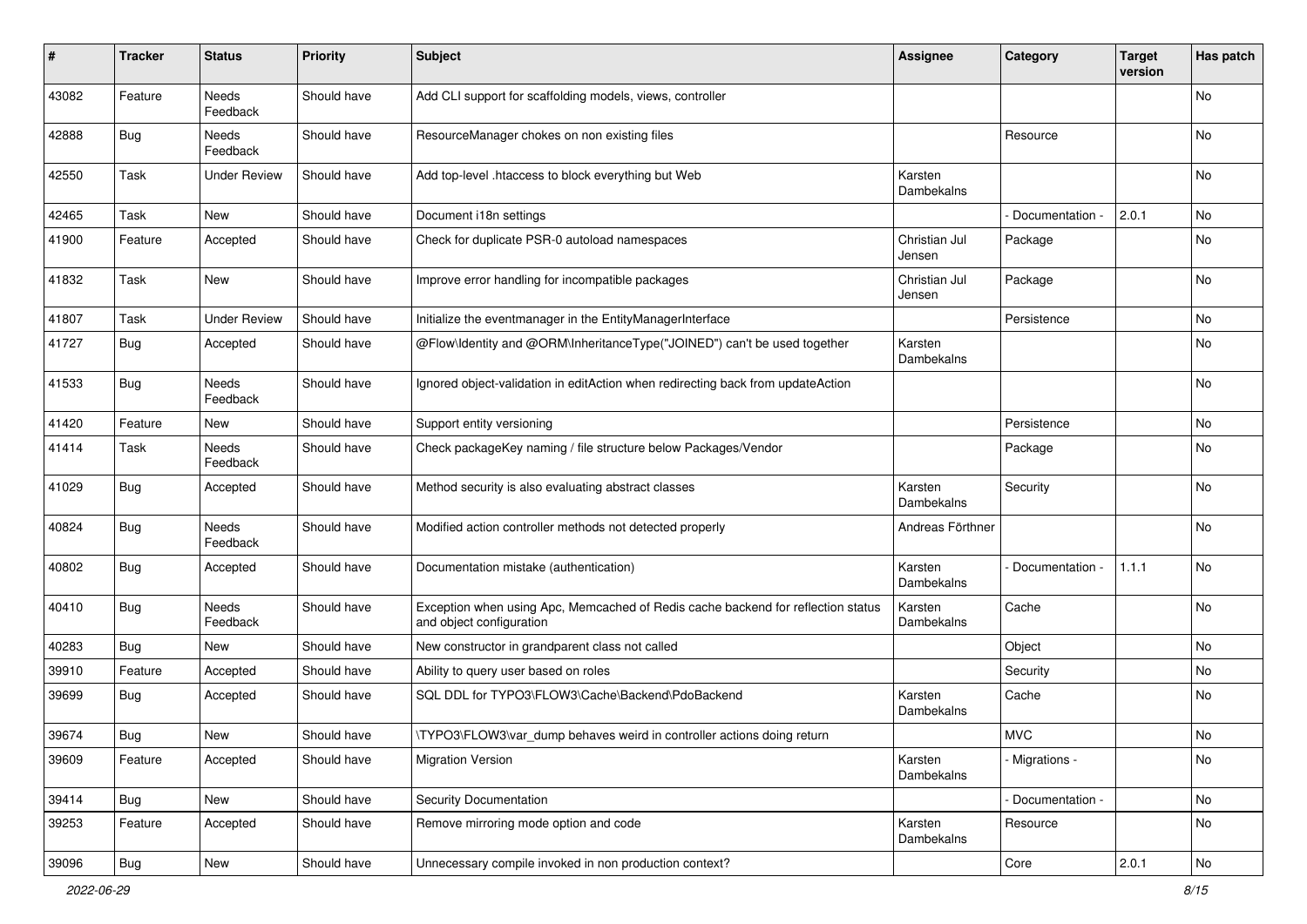| ∦     | <b>Tracker</b> | <b>Status</b>       | <b>Priority</b> | Subject                                                                                                   | <b>Assignee</b>        | Category        | <b>Target</b><br>version | Has patch |
|-------|----------------|---------------------|-----------------|-----------------------------------------------------------------------------------------------------------|------------------------|-----------------|--------------------------|-----------|
| 39088 | Feature        | New                 | Should have     | Add a sgnalslot before compilation                                                                        |                        | Core            |                          | No        |
| 38216 | Bug            | Needs<br>Feedback   | Should have     | Static method calls in reflected classes refer to _Original class                                         |                        |                 |                          | No        |
| 38038 | Task           | Accepted            | Should have     | Proofread FLOW3 manual                                                                                    | Ryan J. Peterson       | Documentation - |                          | <b>No</b> |
| 38004 | Bug            | Accepted            | Should have     | Missing CheatSheet folder for Getting Started manual                                                      | Karsten<br>Dambekalns  | Documentation - | 1.1.1                    | No        |
| 37846 | Feature        | New                 | Should have     | Should be able to declare more than one controllerObjectName per requestPatterns                          |                        | Security        |                          | No        |
| 37564 | <b>Bug</b>     | New                 | Should have     | Validation of Parent Object containing properties of type ManyToOne and<br>ManyToMany to same Target      |                        | Validation      |                          | <b>No</b> |
| 37405 | Feature        | <b>Under Review</b> | Should have     | When changing a property wich is used in routing the Link-VH should direkt to the<br>new properties value |                        | MVC - Routing   |                          | <b>No</b> |
| 37373 | Feature        | <b>Under Review</b> | Should have     | Make annotation overrides / "injection" via Objects.yaml possible                                         | Marc Neuhaus           | Configuration   |                          | No        |
| 37372 | Feature        | Accepted            | Should have     | Inheritance in ORM should be configured automatically                                                     | Karsten<br>Dambekalns  | Persistence     |                          | <b>No</b> |
| 37354 | Bug            | Accepted            | Should have     | Do not apply generateValueHash() and generateUuid() if custom identifier is used                          | Karsten<br>Dambekalns  | Persistence     |                          | <b>No</b> |
| 37316 | Bug            | New                 | Should have     | Use findBestMatchingLocale instead of getDefaultLocale?                                                   |                        | Validation      |                          | <b>No</b> |
| 37302 | Bug            | Needs<br>Feedback   | Should have     | NumberValidator                                                                                           | Carsten Bleicker       | Validation      |                          | No        |
| 37292 | Bug            | <b>Under Review</b> | Should have     | PropertyMappingConfiguration::mapUnknownProperties is not passed down to<br>Subconfiguration              | Sebastian<br>Kurfuerst | Property        |                          | Yes       |
| 37279 | Feature        | New                 | Should have     | <b>Request PropertyMapping</b>                                                                            |                        | Property        |                          | No        |
| 36955 | Feature        | <b>New</b>          | Should have     | Add type filter to var_dump()                                                                             |                        | Error           |                          | <b>No</b> |
| 36840 | Task           | Accepted            | Should have     | Improve exception for wrong locales                                                                       | Karsten<br>Dambekalns  | 118n            |                          | No        |
| 36804 | Bug            | New                 | Should have     | Orphaned entities within aggregates are not removed                                                       |                        | Persistence     |                          | No        |
| 36800 | Task           | Accepted            | Should have     | Streamline Resource object API                                                                            | Robert Lemke           | Resource        |                          | No        |
| 36715 | Feature        | Accepted            | Should have     | Make simultaneous use of multiple persistence backends possible                                           | Karsten<br>Dambekalns  | Persistence     |                          | No        |
| 36634 | <b>Bug</b>     | New                 | Should have     | Reconstituted entities do not have their properties set when initializeObject() is called                 |                        |                 |                          | No        |
| 36633 | <b>Bug</b>     | New                 | Should have     | Reconstituted entities should not have the FLOW3_Persistence_clone property set                           |                        |                 |                          | No        |
| 36510 | Feature        | New                 | Should have     | Firewall Redirect?                                                                                        |                        |                 |                          | No        |
| 36509 | Feature        | New                 | Should have     | redirectToUri to an uri with acl forces a 403 because of missing csrf token.                              |                        |                 |                          | No        |
| 36508 | Bug            | New                 | Should have     | AuthenticationProvider Request Patterns                                                                   |                        | Security        |                          | No        |
| 36495 | <b>Bug</b>     | New                 | Should have     | HTTP Response is sent before persistence preventing Exceptions to be displayed on<br>redirect             |                        | Persistence     |                          | No        |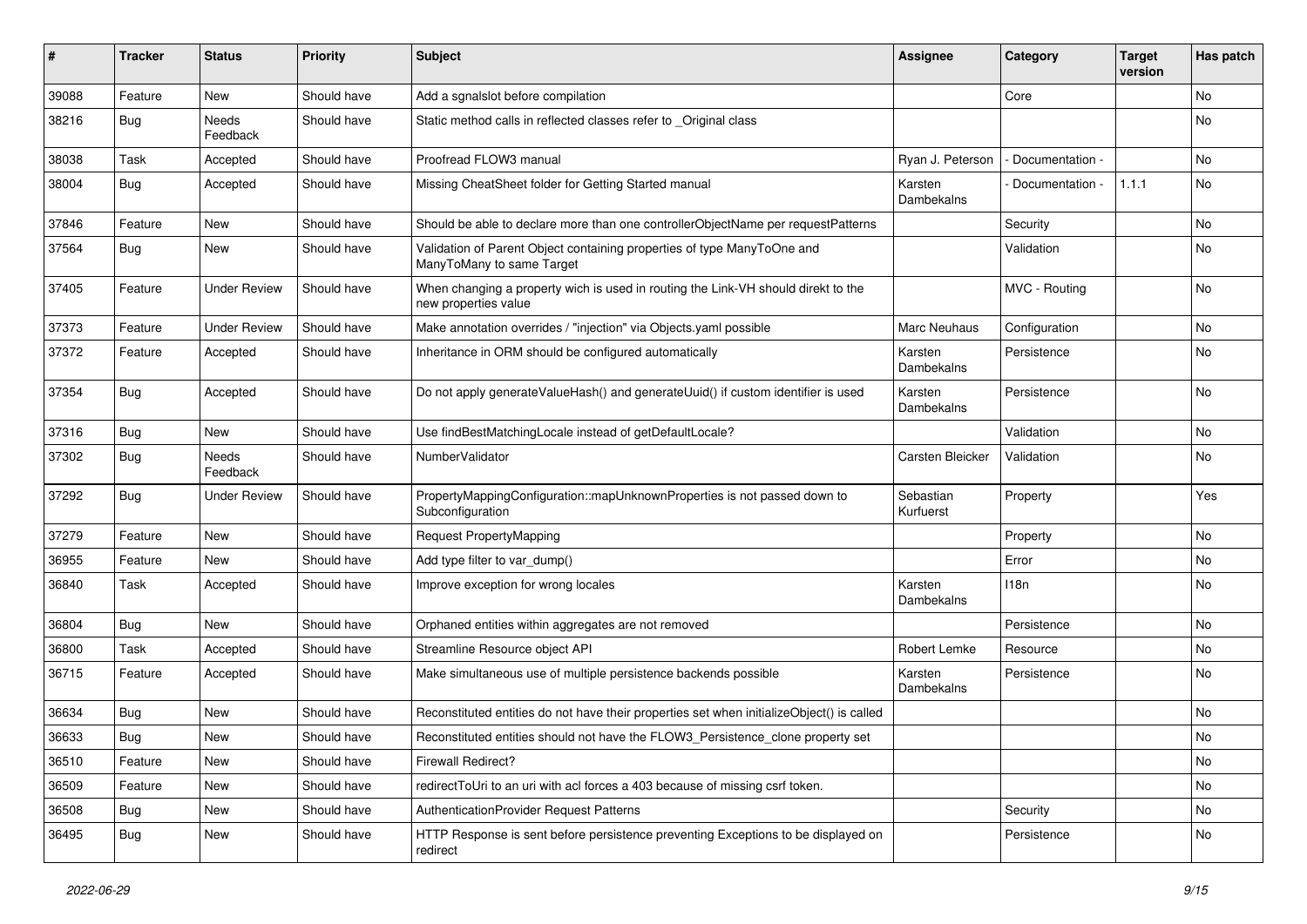| ∦     | <b>Tracker</b>   | <b>Status</b>       | <b>Priority</b> | <b>Subject</b>                                                                  | <b>Assignee</b>       | Category    | <b>Target</b><br>version | Has patch |
|-------|------------------|---------------------|-----------------|---------------------------------------------------------------------------------|-----------------------|-------------|--------------------------|-----------|
| 35970 | Task             | New                 | Should have     | Improve performance of Utility/Arrays::integerExplode by using array_map        |                       |             |                          | No        |
| 35783 | Feature          | New                 | Should have     | Lifecycle method after property mapping                                         |                       | Object      |                          | No        |
| 35781 | Feature          | New                 | Should have     | Model validation                                                                |                       | Validation  |                          | No        |
| 35709 | Task             | <b>New</b>          | Should have     | Implement global Command aliases                                                |                       | Cli         |                          | <b>No</b> |
| 35083 | Bug              | New                 | Should have     | involving Security Context in Widget's __wakeup situation leads to an exception |                       | Object      |                          | No        |
| 35030 | Feature          | <b>Under Review</b> | Should have     | Dynamic locale detection                                                        | Karsten<br>Dambekalns | 118n        |                          | No        |
| 34816 | Feature          | New                 | Should have     | Long text encryption                                                            |                       | Security    |                          | <b>No</b> |
| 34674 | Feature          | Accepted            | Should have     | NotFoundView is not injected in ActionController                                | Robert Lemke          | <b>MVC</b>  |                          | No        |
| 34404 | <b>Bug</b>       | New                 | Should have     | JsonView transformObject does not respect_descendAll configuration              |                       |             |                          | No        |
| 34134 | <b>Bug</b>       | Needs<br>Feedback   | Should have     | PropertyMapper throws unnecessary exception                                     | Christian Müller      | Property    |                          | Yes       |
| 33937 | Feature          | Accepted            | Should have     | Convenience method to resolve public "resource://" paths                        | Karsten<br>Dambekalns | Resource    |                          | <b>No</b> |
| 33710 | Feature          | New                 | Should have     | Configuration based on Domain                                                   |                       |             |                          | No        |
| 33587 | Feature          | New                 | Should have     | Automatically remove unused Resources                                           |                       | Resource    |                          | No        |
| 33465 | Bug              | New                 | Should have     | Some vital commands to recover the system fail when recovery is needed          |                       | Command     |                          | No        |
| 33293 | <b>Bug</b>       | <b>New</b>          | Should have     | Injection to private variable results in injection of the the wrong class       |                       |             |                          | No        |
| 33258 | Major<br>Feature | Accepted            | Should have     | Implement support for Assetic                                                   |                       |             |                          | <b>No</b> |
| 33078 | <b>Bug</b>       | New                 | Should have     | No Redirect to Login                                                            |                       | Security    |                          | No        |
| 33069 | Task             | New                 | Should have     | Make command output sparse, implement generic verbose switch                    |                       | Command     |                          | <b>No</b> |
| 33018 | Feature          | New                 | Should have     | Translator should support override of labels from other packages                |                       | 118n        |                          | No        |
| 32985 | Feature          | New                 | Should have     | Implement Processing Rules when merging numerically-indexed arrays              |                       | Utility     |                          | No        |
| 32607 | Feature          | Needs<br>Feedback   | Should have     | Export localized strings for JS consumption                                     | Karsten<br>Dambekalns | 118n        |                          | No        |
| 32574 | <b>Bug</b>       | Accepted            | Should have     | FLOW3 enters fork bombs when using cgi-fcgi vs cli                              | Karsten<br>Dambekalns | Core        |                          | <b>No</b> |
| 32294 | Feature          | New                 | Should have     | Lazy initialization of loggers                                                  |                       |             |                          | No        |
| 32106 | Feature          | Accepted            | Should have     | Support for Object source in PropertyMapper                                     |                       | Property    |                          | Yes       |
| 31262 | Feature          | New                 | Should have     | Named arguments in Objects.yaml for constructor arguments                       |                       | Object      |                          | No        |
| 31261 | Feature          | New                 | Should have     | Virtual objects - generate proxy classes for interfaces                         |                       | Object      |                          | No        |
| 31002 | Bug              | New                 | Should have     | Generated __sleep method handles static properties as members.                  |                       | Reflection  |                          |           |
| 30933 | Feature          | Needs<br>Feedback   | Should have     | Check for unique constraints on add()                                           | Karsten<br>Dambekalns | Persistence |                          | No        |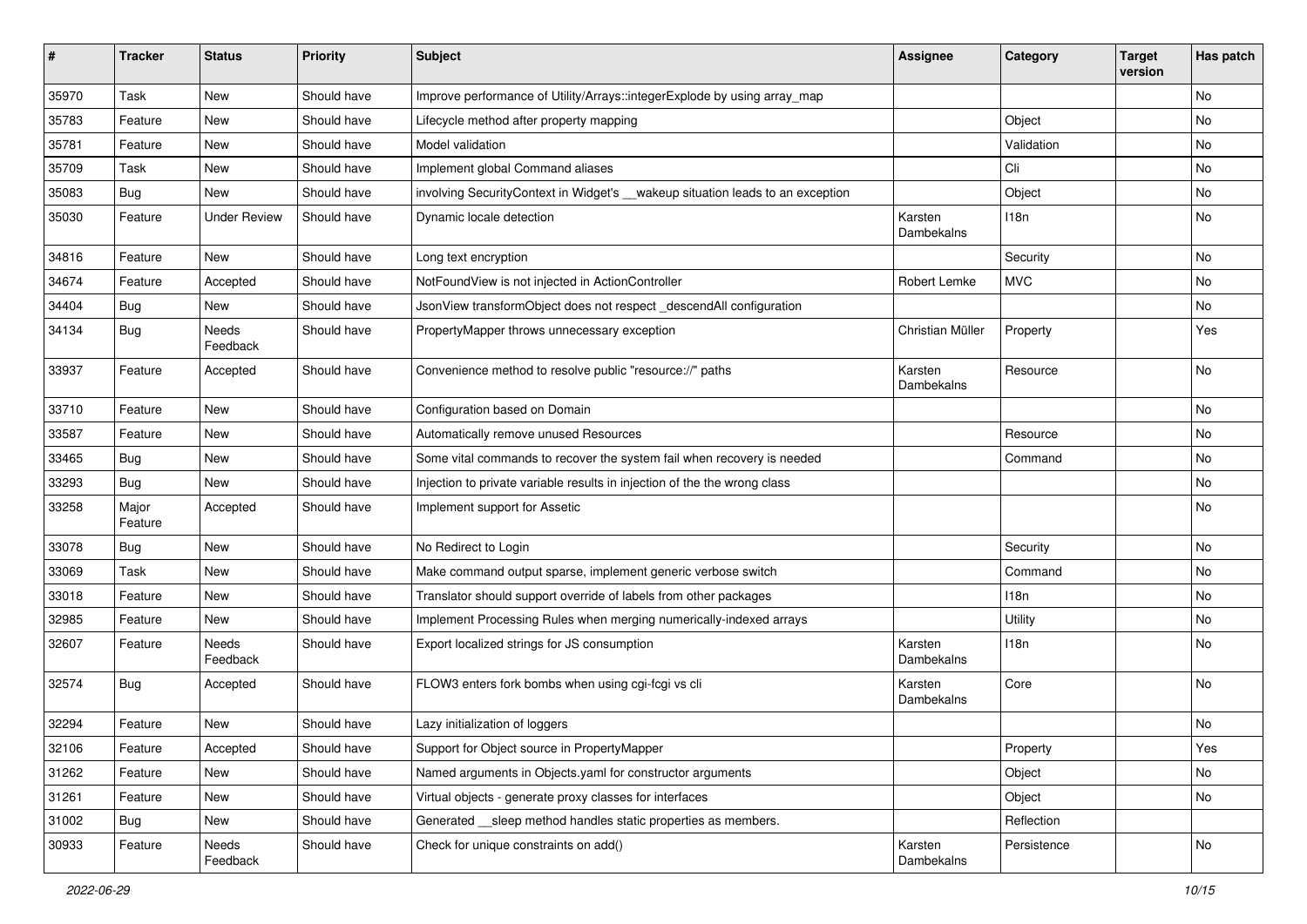| $\sharp$ | <b>Tracker</b> | <b>Status</b>            | <b>Priority</b> | <b>Subject</b>                                                                         | <b>Assignee</b>       | Category         | <b>Target</b><br>version | Has patch |
|----------|----------------|--------------------------|-----------------|----------------------------------------------------------------------------------------|-----------------------|------------------|--------------------------|-----------|
| 30890    | Feature        | Accepted                 | Should have     | Developer Toolbar                                                                      | Christian Müller      | <b>MVC</b>       |                          | <b>No</b> |
| 30428    | Feature        | <b>New</b>               | Should have     | Cloning of request arguments                                                           |                       | <b>MVC</b>       |                          |           |
| 30425    | Bug            | <b>New</b>               | Should have     | New methods are not updated in Policies during Development                             |                       | Security         |                          |           |
| 30423    | Feature        | <b>New</b>               | Should have     | Rendering template of other action without forward                                     |                       | <b>MVC</b>       |                          | <b>No</b> |
| 30418    | Feature        | <b>New</b>               | Should have     | Package bootstrapping following dependencies                                           |                       | Core             |                          |           |
| 30258    | Feature        | <b>New</b>               | Should have     | Support optional package dependencies                                                  |                       |                  |                          |           |
| 29972    | Feature        | <b>Under Review</b>      | Should have     | Configurable Redirects                                                                 | <b>Tim Kandel</b>     | MVC - Routing    |                          | <b>No</b> |
| 29476    | Feature        | New                      | Should have     | Provider rendering time and query count for request                                    |                       |                  |                          |           |
| 29425    | <b>Bug</b>     | <b>New</b>               | Should have     | Deletion of a blog post with resources fails with FK constraint error                  |                       | Persistence      |                          |           |
| 29387    | Feature        | Needs<br>Feedback        | Should have     | A token with wrong credentials should throw an exception                               | Andreas Förthner      | Security         |                          |           |
| 29258    | Feature        | Needs<br>Feedback        | Should have     | Provide a way to override classes by environment                                       |                       |                  |                          | <b>No</b> |
| 29202    | Task           | <b>New</b>               | Should have     | Provide a Cherokee Server Configuration for FLOW3                                      |                       | Documentation -  |                          |           |
| 28399    | Feature        | Needs<br>Feedback        | Should have     | Validation message and code should be configurable for bundled validators              |                       | Validation       |                          | <b>No</b> |
| 28319    | <b>Bug</b>     | Needs<br>Feedback        | Should have     | Access denied will be logged at the wrong location in nested calls                     |                       | Security         |                          | No        |
| 28231    | Feature        | <b>New</b>               | Should have     | Allow output to STDERR for CLI Response                                                |                       | <b>MVC</b>       |                          |           |
| 28136    | Feature        | New                      | Should have     | HTTP Semantics for Transactions and more                                               |                       | Persistence      |                          | <b>No</b> |
| 28074    | Feature        | <b>Needs</b><br>Feedback | Should have     | Provide a shell script that installs Phoenix or FLOW3 from git                         | Markus Bucher         |                  |                          | <b>No</b> |
| 28052    | Feature        | On Hold                  | Should have     | Possibility to enable or disable accounts                                              | Julian Kleinhans      | Security         |                          | <b>No</b> |
| 28016    | <b>Bug</b>     | Needs<br>Feedback        | Should have     | Cascade remove of cleared ArrayCollection                                              | Karsten<br>Dambekalns | Persistence      |                          | No        |
| 27721    | Bug            | <b>Needs</b><br>Feedback | Should have     | Permissions of uploaded resources not correct                                          | Karsten<br>Dambekalns | Resource         |                          | <b>No</b> |
| 27322    | Feature        | On Hold                  | Should have     | Add support for Appserver-in-PHP, which could result in much faster executions.        | Christopher<br>Hlubek |                  |                          | No        |
| 27088    | Bug            | On Hold                  | Should have     | initializeObject() is called too early when reconstructing entities                    |                       | Object           |                          | <b>No</b> |
| 27045    | Bug            | <b>New</b>               | Should have     | Introduced properties are not available in the reflection service during a compile run |                       | <b>AOP</b>       |                          |           |
| 26986    | Feature        | Accepted                 | Should have     | Debug toolbar                                                                          | Christian Müller      |                  |                          | <b>No</b> |
| 26943    | Feature        | Needs<br>Feedback        | Should have     | Add i18n support to domain models                                                      | Karsten<br>Dambekalns | 118 <sub>n</sub> |                          | <b>No</b> |
| 26767    | Feature        | <b>New</b>               | Should have     | Reflection method to get a method return type and documentation                        |                       | Reflection       |                          |           |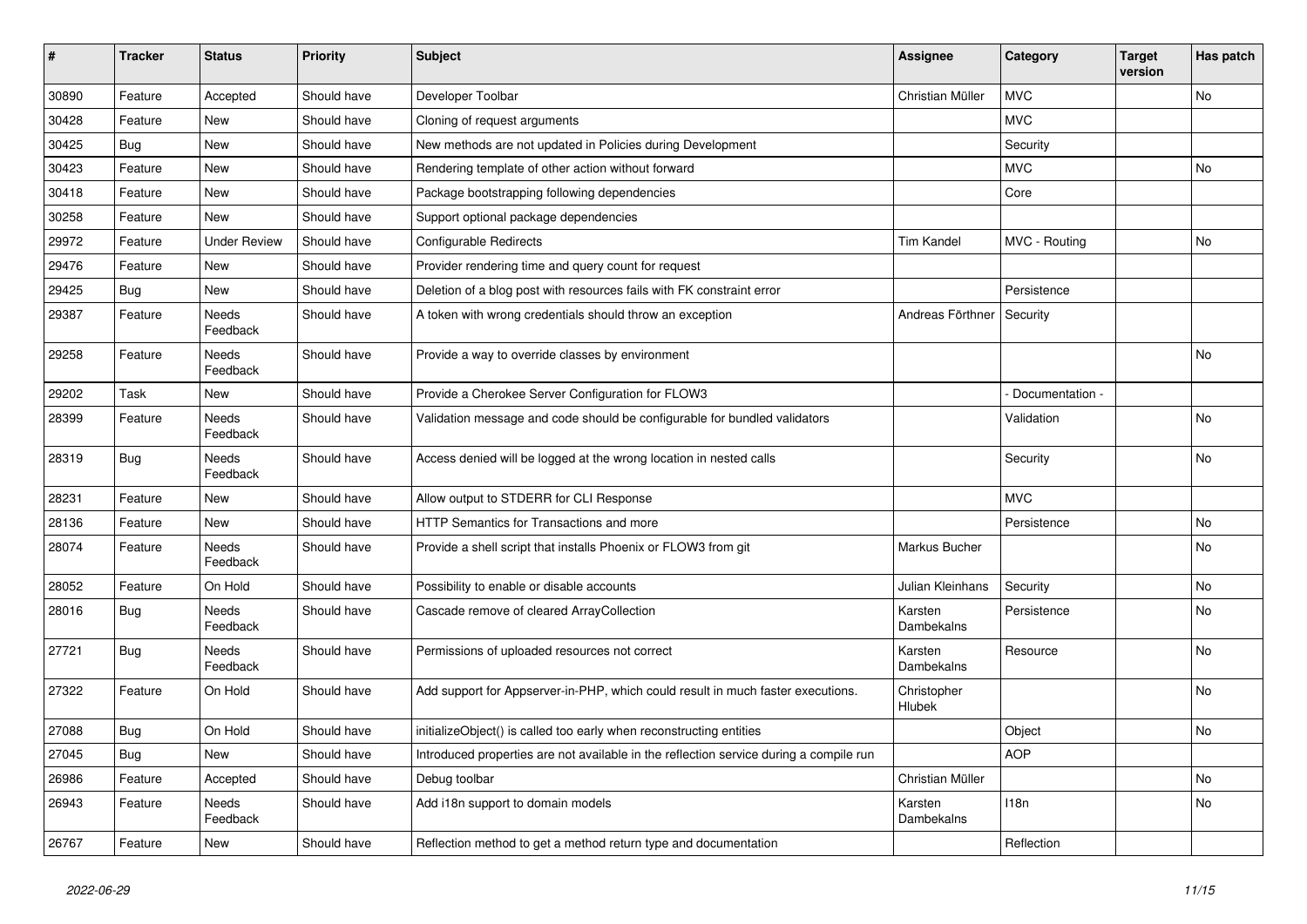| #     | <b>Tracker</b>   | <b>Status</b>     | <b>Priority</b> | <b>Subject</b>                                                                                | Assignee              | Category         | <b>Target</b><br>version | Has patch |
|-------|------------------|-------------------|-----------------|-----------------------------------------------------------------------------------------------|-----------------------|------------------|--------------------------|-----------|
| 26765 | Feature          | Accepted          | Should have     | Support class schema features for every reflected class                                       | Karsten<br>Dambekalns | Reflection       |                          | No        |
| 26745 | Feature          | New               | Should have     | MVC should know about entities lying in the session                                           |                       | <b>MVC</b>       |                          | No        |
| 25988 | Bug              | <b>New</b>        | Should have     | Useless proxies are built for some classes                                                    |                       | Object           |                          |           |
| 25907 | Task             | New               | Should have     | Referrer should only contain the URI of the previous request                                  |                       | <b>MVC</b>       |                          |           |
| 13559 | <b>Bug</b>       | Accepted          | Should have     | ObjectSerializer failes with persistent objects within arrays                                 | Karsten<br>Dambekalns | Persistence      |                          | No        |
| 9968  | Feature          | <b>New</b>        | Should have     | Promote security publishing configuration automatically when persisting models                | Andreas Förthner      | Security         |                          |           |
| 9861  | Feature          | Needs<br>Feedback | Should have     | Leave logging up and running as long as possible                                              |                       | Log              |                          | No        |
| 9537  | Feature          | New               | Should have     | Query criterions should be able to compare whole objects                                      |                       | Persistence      |                          |           |
| 9313  | Feature          | New               | Should have     | Support for currencies                                                                        |                       | 118 <sub>n</sub> |                          | No        |
| 8464  | Feature          | New               | Should have     | Write settings using the ConfigurationManager                                                 |                       | Configuration    |                          | No        |
| 8463  | Feature          | New               | Should have     | Check security policy for objects reconstituted in the session scope                          |                       | Security         |                          |           |
| 8462  | Feature          | New               | Should have     | Check subobjects in query rewriting                                                           |                       | Security         |                          |           |
| 6712  | Feature          | Accepted          | Should have     | Implement mixin support                                                                       | Robert Lemke          | <b>AOP</b>       |                          |           |
| 6178  | Feature          | New               | Should have     | Implement FileType and FileSize validators                                                    |                       | Validation       |                          |           |
| 5774  | Feature          | New               | Should have     | Package Manager should clear all cache entries tagged with %PACKAGE%                          |                       | Package          |                          |           |
| 5442  | Feature          | New               | Should have     | Destroy session / logout user on deleting an account                                          | Andreas Förthner      | Security         |                          |           |
| 4146  | Feature          | Accepted          | Should have     | Support typed parameters for validation                                                       | Karsten<br>Dambekalns | Validation       |                          |           |
| 3728  | Feature          | <b>New</b>        | Should have     | Support arrays of objects as controller arguments                                             |                       | <b>MVC</b>       |                          |           |
| 3621  | Feature          | New               | Should have     | Implement dynamic firewall filter registration                                                | Andreas Förthner      | Security         |                          |           |
| 3619  | Feature          | New               | Should have     | Implement System Policy Support/System Security                                               | Andreas Förthner      | Security         |                          |           |
| 3588  | Feature          | Accepted          | Should have     | Support value objects in the Object Factory                                                   | Robert Lemke          | Object           |                          |           |
| 3585  | Major<br>Feature | New               | Should have     | Implement support for value objects                                                           |                       |                  |                          | No        |
| 3312  | Feature          | Needs<br>Feedback | Should have     | Allow for easy logging by annotations                                                         | Robert Lemke          | Log              |                          |           |
| 3306  | Feature          | Accepted          | Should have     | Flush routes cache automatically on class file modifications                                  | Robert Lemke          | <b>MVC</b>       |                          |           |
| 3153  | Feature          | New               | Should have     | Support of action based filter rules defined by annotation.                                   |                       | <b>MVC</b>       |                          |           |
| 2817  | Feature          | Needs<br>Feedback | Should have     | Provide safeguard for preventing multiple submits of a form                                   |                       | <b>MVC</b>       |                          | No        |
| 1856  | Feature          | New               | Should have     | The Package Manager checks dependencies between packages on each activation /<br>deactivation | Christopher<br>Hlubek | Package          |                          |           |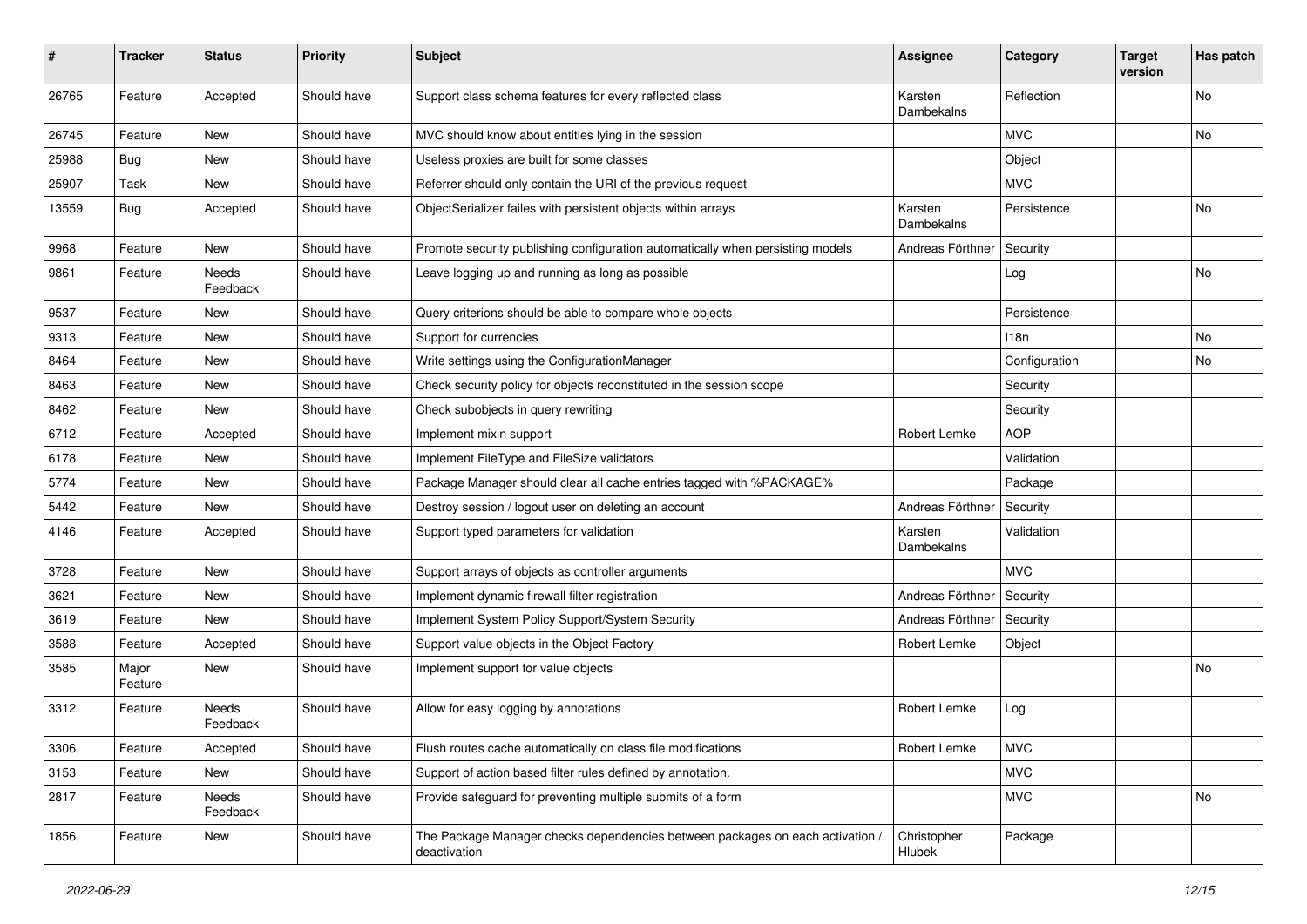| ∦     | <b>Tracker</b> | <b>Status</b>       | <b>Priority</b> | <b>Subject</b>                                                                                          | <b>Assignee</b>      | Category                         | <b>Target</b><br>version | Has patch |
|-------|----------------|---------------------|-----------------|---------------------------------------------------------------------------------------------------------|----------------------|----------------------------------|--------------------------|-----------|
| 890   | Feature        | New                 | Should have     | Add priority for advice chains                                                                          | Robert Lemke         | <b>AOP</b>                       |                          |           |
| 59878 | Bug            | New                 | Must have       | TYPO3\Flow\Core\Booting\Exception\SubProcessException thrown in file Scripts.php                        |                      | Error Handler<br>Report -        | 1.1.1                    | No        |
| 58975 | Bug            | <b>New</b>          | Must have       | Fix command for Linux in Qucikstart documentation                                                       |                      | Documentation -                  |                          | <b>No</b> |
| 58894 | <b>Bug</b>     | New                 | Must have       | MySQL max key length exceeded during Neos setup                                                         |                      | <b>Error Handler</b><br>Report - | 2.x                      | No        |
| 58622 | Feature        | New                 | Must have       | Clearer Exception: Array to string conversion                                                           |                      | Core                             |                          | No        |
| 58494 | <b>Bug</b>     | Needs<br>Feedback   | Must have       | Inifinite redirects if index.php presents in URI                                                        | Bastian<br>Waidelich | MVC - Routing                    |                          | No        |
| 57541 | <b>Bug</b>     | <b>Under Review</b> | Must have       | Content Security: operands work intrinsically differently in Rewrite and Manual check                   |                      | Security                         |                          | <b>No</b> |
| 56856 | <b>Bug</b>     | <b>Under Review</b> | Must have       | <b>Fix StandardView Template</b>                                                                        |                      |                                  |                          | No        |
| 56744 | Feature        | <b>New</b>          | Must have       | stay logged in                                                                                          |                      |                                  |                          | No        |
| 56639 | Feature        | New                 | Must have       | Implement "getPrivateStorageUriByResource()" for recieving (image-) file URIs                           | Robert Lemke         |                                  | 2.x                      |           |
| 56601 | Bug            | <b>Under Review</b> | Must have       | PersistenceManager wrong handling of ORM\ld                                                             |                      |                                  |                          | <b>No</b> |
| 56544 | <b>Bug</b>     | New                 | Must have       | FLOW Exception on tar package inclusion via composer                                                    |                      | Core                             |                          | No        |
| 55937 | <b>Bug</b>     | New                 | Must have       | FlashMessage queue is lost                                                                              |                      | Session                          |                          | No        |
| 55870 | Feature        | New                 | Must have       | Enhance f:form.textfield or add a f:form.datefield VH with enhanced validation and<br>propertymapping   | Christian Müller     |                                  |                          | No        |
| 54549 | Bug            | New                 | Must have       | PackageManager::createPackage is incompatible to PackageManagerInterface                                |                      |                                  |                          | No        |
| 54451 | Bug            | <b>New</b>          | Must have       | No functionality at Apache environments with suexec                                                     |                      |                                  |                          | No        |
| 54046 | <b>Bug</b>     | New                 | Must have       | Removal of ValueObjects from a ManyToMany relationship is not possible                                  |                      | Persistence                      | 2.1                      | No        |
| 51809 | <b>Bug</b>     | <b>Under Review</b> | Must have       | Commit "[BUGFIX] Published resources don't support symlinks" produces an fatal<br>error on Windows      | Adrian Föder         | Core                             | 2.0.1                    | <b>No</b> |
| 51120 | Bug            | <b>New</b>          | Must have       | \TYPO3\Flow\Core\Booting::buildSubprocessCommand - wrong command if passed<br>more than one parameters  |                      | Core                             |                          | <b>No</b> |
| 50115 | Feature        | <b>Under Review</b> | Must have       | During the policy loading, we need to take care if class exist                                          | Dominique Feyer      | Security                         |                          | Yes       |
| 49423 | Bug            | New                 | Must have       | Role name and packageKey are not accessible                                                             |                      |                                  |                          | No        |
| 49373 | <b>Bug</b>     | New                 | Must have       | Methods policy with key "Controllers" is ignored                                                        |                      | Security                         |                          | No        |
| 48898 | Bug            | New                 | Must have       | configuration for roles fails if one of Policy yaml files contain empty "roles array"                   | Christian Müller     | Security                         | 2.0.1                    | No        |
| 48093 | <b>Bug</b>     | New                 | Must have       | AbstractCompositeValidators memory consumption continuously grow                                        |                      | Validation                       | 2.0.1                    | Yes       |
| 47331 | <b>Bug</b>     | Accepted            | Must have       | ObjectManager shutdown with Dependency Injection Proxy causes fatal errors                              |                      | Object                           | 2.0.1                    | No        |
| 47073 | <b>Bug</b>     | New                 | Must have       | Cookie causes Error after Update                                                                        |                      | Http                             |                          | No        |
| 46716 | <b>Bug</b>     | New                 | Must have       | Empty class names in DependencyInjection proxy code when using Caches /<br>Factory-created dependencies |                      | Object                           | 2.0.1                    | No        |
| 46689 | i Bug          | New                 | Must have       | The new ClassLoader swallows Fatal Errors                                                               | Marc Neuhaus         |                                  |                          | No        |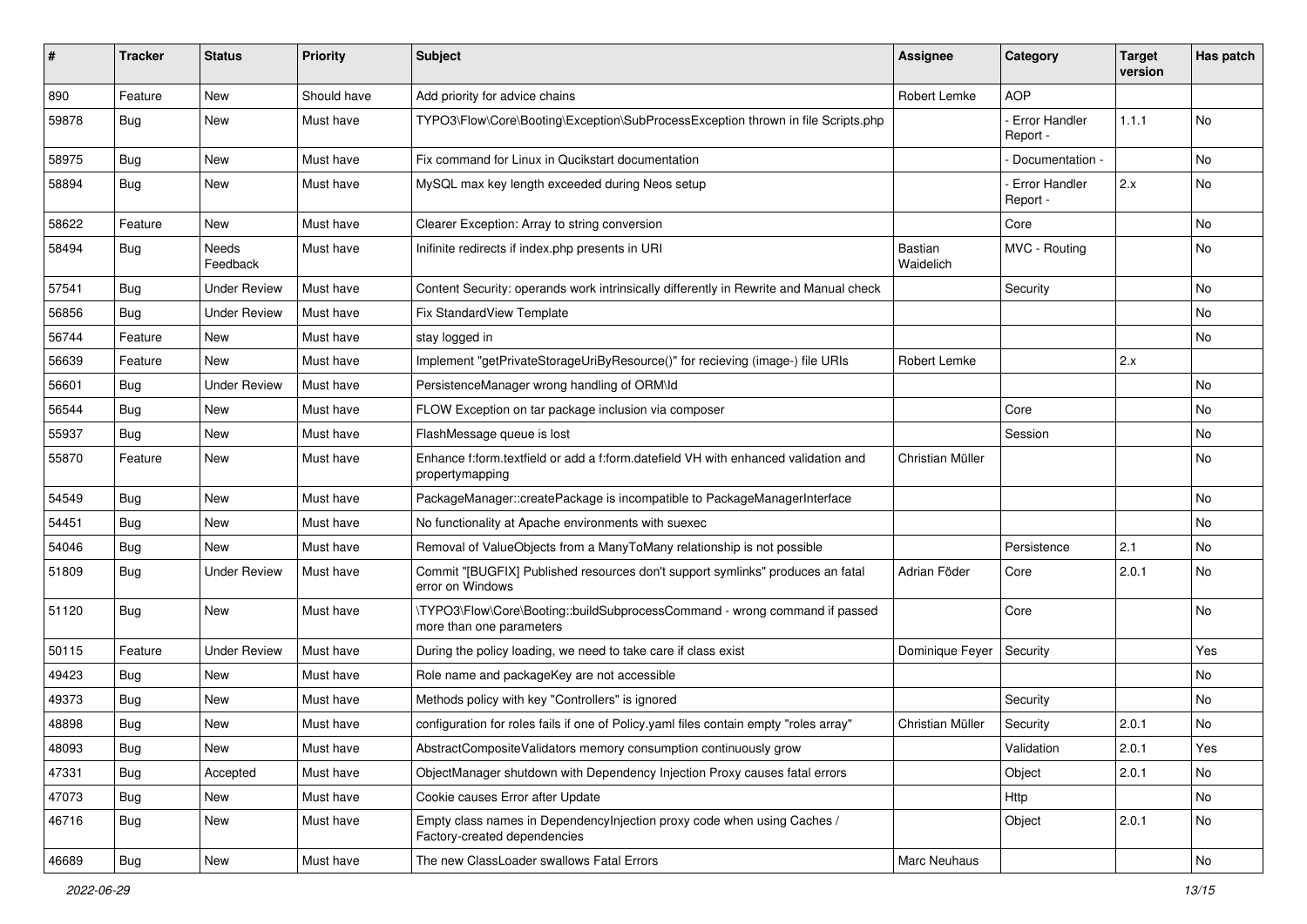| ∦     | <b>Tracker</b> | <b>Status</b>       | <b>Priority</b> | <b>Subject</b>                                                                                                       | <b>Assignee</b>       | Category        | <b>Target</b><br>version | Has patch |
|-------|----------------|---------------------|-----------------|----------------------------------------------------------------------------------------------------------------------|-----------------------|-----------------|--------------------------|-----------|
| 46120 | Bug            | New                 | Must have       | Important step missing in the installation chapter                                                                   |                       | Documentation - |                          | <b>No</b> |
| 46097 | <b>Bug</b>     | <b>New</b>          | Must have       | Logged in user gets session of an other logged in user                                                               | Robert Lemke          | Session         |                          | No.       |
| 45253 | Task           | Accepted            | Must have       | Throw exception in PointcutMethodNameFilter if given method's argument does not<br>match the actual method signature | Christian Müller      | Security        |                          | No        |
| 45249 | Bug            | <b>New</b>          | Must have       | Update composer project-create command listing                                                                       |                       | Documentation - |                          | <b>No</b> |
| 45041 | <b>Bug</b>     | <b>New</b>          | Must have       | Set file permissions doesnt work                                                                                     |                       | Command         | 2.0.1                    | <b>No</b> |
| 44738 | Feature        | New                 | Must have       | Re-Validation of argument's custom validators                                                                        |                       | Validation      |                          | No        |
| 44314 | Task           | Accepted            | Must have       | slightly file permissions for /Configuration/* and /Data/Persistent/EncryptionKey                                    | Karsten<br>Dambekalns | Security        |                          | No        |
| 43621 | Bug            | <b>Under Review</b> | Must have       | Composer installer overwrites Settings.yaml.example                                                                  | Karsten<br>Dambekalns |                 |                          | <b>No</b> |
| 42606 | Bug            | <b>New</b>          | Must have       | Content Security with nested objects                                                                                 |                       | Security        |                          | No        |
| 42601 | <b>Bug</b>     | <b>Under Review</b> | Must have       | Content Security: QOM rewriting is omitted if used in certain cases in an Action<br>Controller                       | Robert Lemke          | Security        | 2.0.1                    | <b>No</b> |
| 42520 | Bug            | <b>New</b>          | Must have       | Cache must be flushed globally for package state changes                                                             |                       | Core            |                          | <b>No</b> |
| 42101 | <b>Bug</b>     | New                 | Must have       | Proxyclasses are not rebuild in Development context unless cache is empty                                            |                       | Object          | 2.0.1                    | No        |
| 41496 | Bug            | <b>New</b>          | Must have       | Upload identical Resources, deleting fails                                                                           |                       | Resource        |                          | <b>No</b> |
| 41148 | Bug            | New                 | Must have       | Converting of ValueObjects                                                                                           |                       |                 |                          | No        |
| 40854 | Task           | New                 | Must have       | Update security documentation (authentication in 1.2)                                                                |                       | Documentation - | 2.0.1                    | No        |
| 40555 | Feature        | Accepted            | Must have       | Missing command arguments parameter in Core\Booting\Scripts::executeCommand()                                        | Karsten<br>Dambekalns | Core            |                          | Yes       |
| 39791 | <b>Bug</b>     | New                 | Must have       | Reflection data of old aspect is not removed                                                                         |                       | Reflection      | 1.1.1                    | No        |
| 38980 | Bug            | New                 | Must have       | ActionController: behavior of required arguments is not consistent                                                   |                       | Validation      |                          | No        |
| 38065 | Feature        | New                 | Must have       | Implement content security for DQL queries                                                                           | Andreas Förthner      | Security        |                          | No        |
| 37571 | Bug            | New                 | Must have       | Inherited proxies fail when implementing clone                                                                       |                       | <b>AOP</b>      |                          | No        |
| 37473 | <b>Bug</b>     | <b>New</b>          | Must have       | Subsequent Exceptions related to Doctrine Entity Manager makes it snap shut                                          |                       | - Testing -     |                          | No.       |
| 37352 | Bug            | <b>Under Review</b> | Must have       | generateValueHash() should use getIdentifierByObject()                                                               | Karsten<br>Dambekalns | Persistence     |                          | No        |
| 37227 | Bug            | On Hold             | Must have       | securityContext->getParty is not available in widget context                                                         |                       | Session         |                          | No        |
| 37212 | Feature        | Accepted            | Must have       | Edge Side Includes (ESI)                                                                                             | Robert Lemke          | Http            |                          | No        |
| 35868 | <b>Bug</b>     | On Hold             | Must have       | Unstable condition in Utility\Environment                                                                            | Karsten<br>Dambekalns | Environment     |                          | No        |
| 35831 | <b>Bug</b>     | New                 | Must have       | Deleting or unpublishing of a resource deletes all published symlinks<br>(Web/_Resources/Persistent)                 |                       |                 |                          | No        |
| 35720 | Bug            | New                 | Must have       | Access denied Exception for widget links to actions with a policy                                                    |                       | Security        |                          | No        |